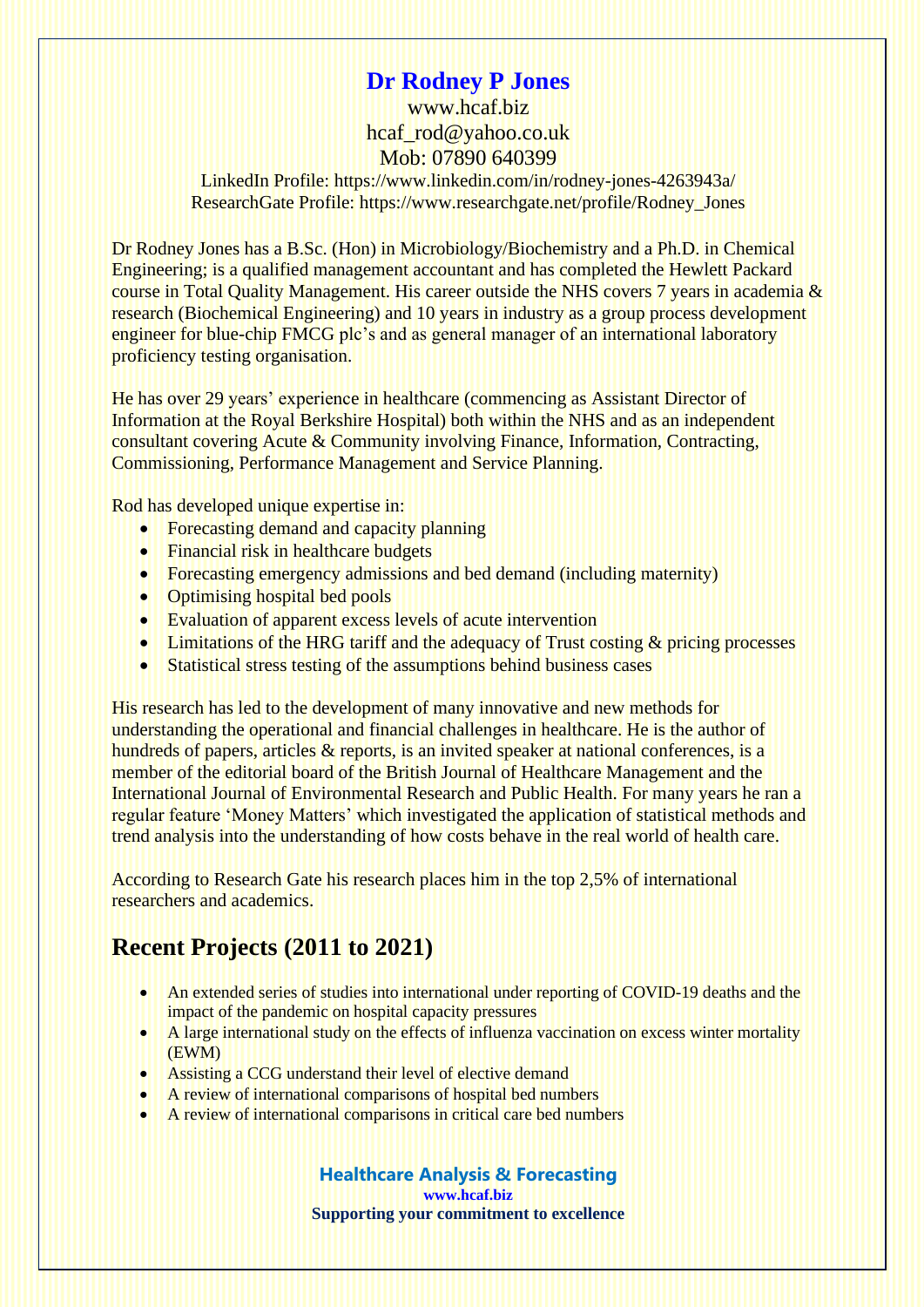- Capacity planning, bed requirements, analysis of social groups over-utilizing critical care and A&E for a large London tertiary hospital
- Inpatient capacity planning for a University Hospital and assisting clinicians with medical research
- An audit of patients who died for a University Hospital
- Member of the Mortality Review Group for a University Hospital
- Capacity planning, review of activity trends, bed requirements for a large NHS FT
- A review of bed requirements and medical admissions at an NHS FT
- Activity forecasts for a CSU to triangulate CCG commissioning plans
- Analysis of diagnostic demand and flows to alternative sites for a private diagnostic provider company
- Analytical support to another consultancy company covering a review of unscheduled care across four PCTs
- Analysis of GP in a car diagnosis of patient contacts and calculated cost savings for a CCG
- Analysis of unbundling of diagnostic costs and cost savings for a private provider
- Analysis of cancer demand and flows to tertiary sites for a Cancer Network
- Trends in medical admissions and medical bed requirements for an FT
- Trends in outpatient demand for an FT
- Alternative tariff costs for a medical assessment unit supporting a bid by a large private provider

# **Prior Projects (1995 to 2010)**

- A review of bed requirements for a large Australian tertiary hospital
- Analytical support to a series of reviews of elderly services for PCTs and an SHA
- Analysis of costs within HRG covering cancer services for a cancer network
- Review of bed requirements for two outer London hospitals
- Forecast day surgery capacity required for a new day surgery unit at an FT
- Support to a SHA regarding assessment of financial risk implied in PCT commissioning plans
- Calculation of additional beds required to support single sex accommodation for an FT
- Forecast outpatient & inpatient attendances (NHS & private) at a proposed new community/acute site
- A review of maternity beds and costs at several hospitals
- Forecasts for births at local authority level for a PCT
- A review of specialty bed pools at a Foundation Trust hospital
- A capacity planning tool for a Foundation Trust hospital
- A review of hospital reference costs and resulting LDP challenge for a group of three PCTs
- Analytical support to the Marie Curie end of life DCP care project
- Financial risk in healthcare purchasing
- A review of hospital counting & coding for a consortium of eight PCTs
- Supporting analysis for a community hospitals review
- Financial & operational analysis for early achievement of 18 weeks in NHS South Central
- A review of admission rates for two PCT's using OPCS procedure codes
- Detailed small area analysis of admissions sensitive to primary care intervention for a PCT
- Analysis of financial pressures at Isle of Wight Healthcare due to conflicting assumptions within the national tariff and the capitation formula
- Support for Specialist Commissioning at a SHA
- Modelling of activity required for next year's contract for two PCTs
- Specialty-specific costs in the NHS HRG tariff and implications to perceived efficiency.
- A review of alternative sites for a new hospital using small area geo-demographic modelling. Some 35 alternative configurations including acute and satellite sites were evaluated.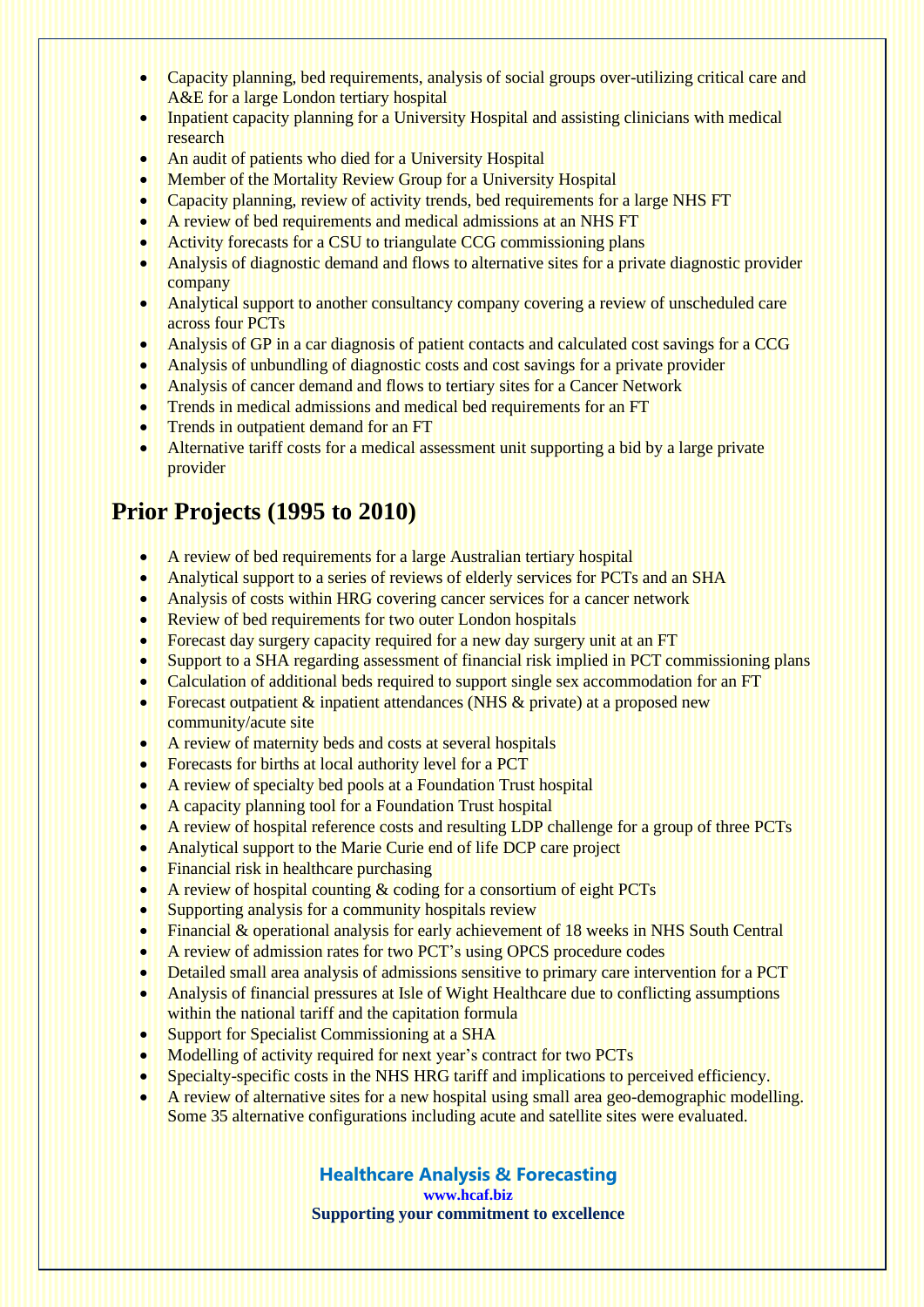- Forecast shortfall in admissions at two Independent Sector Treatment Centres based on travel time and competition with other sites.
- A review investigating methods the extent of abuse of the definition of 'day case' across English providers for a SHA.
- Detailed support to the LDP process at South Central SHA
- Detailed support to the LDP process at Thames Valley SHA
- Advise on the limitations of various DH capacity & demand models to enable the SHA to give a measured response.
- A review of outpatient to inpatient conversion rates for GP practices in a SHA.
- A review of admission rates across Thames Valley SHA using small area geo-demographic methods.
- Analysis of demand and capacity at Orthopaedic departments supporting a system-wide review of Orthopaedics.
- Statistical support to the TV SHA review of Paediatric deaths at the ORH
- Analytical support to the TV SHA community matrons project
- Analytical support to a review of healthcare services in Hertfordshire
- Capacity planning support to acute trusts (multiple sites)
- Review of bed requirements (multiple sites)

## **Healthcare Publications**

Papers are written in a non-academic style so that busy healthcare managers and policy makers can understand the issues. The fundamental insight into the issues comes from a 29-year career in healthcare, with hard-won understanding by long experience and extensive supporting literature research.JAMMR was formerly called BJMMR.

All *British Journal of Healthcare Management (BJHCM)* articles can be downloaded using an NHS Athens login on the *BJHCM* website: [British Journal of Healthcare Management from MAG Online Library.](https://www.magonlinelibrary.com/journal/bjhc) *BJHCM drafts are with permission.*

#### **Understanding Emergency Admissions & Unscheduled Care [\(http://www.hcaf.biz/emergencyadmissions.html\)](http://www.hcaf.biz/emergencyadmissions.html)**

Jones R (1997) Emergency admissions: Admissions of difficulty *Health Service Journal* 107(5546): 28-31. http://www.healthz/Ho Jones R (2009) Trends in emergency admissions. **BJHCM** 15(4): 188-196. [http://www.hcaf.biz/Recent/Trends\\_in\\_emergency\\_admissions.pdf](http://www.hcaf.biz/Recent/Trends_in_emergency_admissions.pdf) Jones R (2009) Cycles in emergency admissions. *BJHCM* 15(5): 239-246[.http://www.hcaf.biz/2010/Emergency\\_Admissions\\_Part\\_2.pdf](http://www.hcaf.biz/2010/Emergency_Admissions_Part_2.pdf) Jones R (2010) Emergency preparedness. *BJHCM* 16(2): 94-95.[http://www.hcaf.biz/2010/Emergency\\_Preparedness.pdf](http://www.hcaf.biz/2010/Emergency_Preparedness.pdf) Jones R (2010) Gender ratio and hospital admissions. *BJHCM* 16(11): 541.[http://www.hcaf.biz/2010/Gender\\_ratio.pdf](http://www.hcaf.biz/2010/Gender_ratio.pdf) Jones R (2011) Cycles in gender-related costs for long-term conditions. **BJHCM** 17(3): 124-125. [http://www.hcaf.biz/2011/Gender\\_Cycles\\_in\\_Cost.pdf](http://www.hcaf.biz/2011/Gender_Cycles_in_Cost.pdf) Jones R (2012) Gender ratio and cycles in population health costs. **BJHCM** 18(3): 164-165. [http://www.hcaf.biz/2012/Gender\\_ratio\\_cost\\_cycles.pdf](http://www.hcaf.biz/2012/Gender_ratio_cost_cycles.pdf) Jones R (2012) Environment induced volatility and cycles in population health. Positive Health Online 194 (May): <http://www.positivehealth.com/article/clinicalpractice/environment-induced-volatility-and-cycles-in-population-health> Jones R (2013) Is the demographic shift the real problem? *BJHCM* 19(10): 509-511.[http://www.hcaf.biz/2013/Demographic\\_shift.pdf](http://www.hcaf.biz/2013/Demographic_shift.pdf) Jones R (2013) Trends in elderly diagnoses: links with multi-morbidity. **BJHCM** 19(11): 553-558. [http://www.hcaf.biz/2013/Elderly\\_Trends.pdf](http://www.hcaf.biz/2013/Elderly_Trends.pdf) Jones R (2014) What is happening in unscheduled care? *Journal of Paramedic Practice* 5(2): 60-62. [http://www.hcaf.biz/2014/Urgent\\_Care\\_Extract.pdf](http://www.hcaf.biz/2014/Urgent_Care_Extract.pdf) Jones R (2014) Forecasting conundrum: a disease time cascade. *BJHCM* 20(2): 90-91.[http://www.hcaf.biz/2014/Forecasting\\_conundrum.pdf](http://www.hcaf.biz/2014/Forecasting_conundrum.pdf) Jones R (2014) Long-term cycles in admissions for neurological conditions. *BJHCM* 20(4): 192-193. [http://www.hcaf.biz/2014/Neurological\\_cycles.pdf](http://www.hcaf.biz/2014/Neurological_cycles.pdf) Jones R (2014) Trends in admission for allergy. *BJHCM* 20(7): 350-351.[http://www.hcaf.biz/2014/Trends\\_Allergy.pdf](http://www.hcaf.biz/2014/Trends_Allergy.pdf) Jones R (2015) Forecasting medical emergency admissions. *BJHCM* 21(2): 98-99.[http://www.hcaf.biz/2015/Forecast\\_Medical.pdf](http://www.hcaf.biz/2015/Forecast_Medical.pdf) Jones R (2015) Estimating acute costs. *BJHCM* 21(3): 152-153.[http://www.hcaf.biz/2015/Medical\\_Costs.pdf](http://www.hcaf.biz/2015/Medical_Costs.pdf) Jones R (2015) Understanding growth in emergency admissions. *BJHCM* 21(4): 195-197. Jones R (2015) Exploring trends in demand for urgent care. *Journal of Paramedic Practice*7(10): 486-488. Jones R (2016) The unprecedented growth in medical admissions in the UK: the ageing population or a possible infectious/immune aetiology? *Epidemiology: Open Access 6*(1): 100021[9http://dx.doi.org/10.4172/2161-1165.1000219](http://dx.doi.org/10.4172/2161-1165.1000219) Jones R (2016) Rising emergency admissions in the UK and the elephant in the room. *Epidemiology: Open Access*6(4): 1000261 doi: 10.4172/2161-1165.1000261

### **Trends in Emergency Department Attendances & Subsequent Admission**

Jones R (2010) Forecasting emergency department attendances. *BJHCM* 16(10): 495-496[.http://www.hcaf.biz/2010/A&E\\_attendances.pdf](http://www.hcaf.biz/2010/A&E_attendances.pdf) Jones R (2012) Ambulance call-outs and disruptive technology. *BJHCM* 18(2): 112-113[.http://www.hcaf.biz/2012/Ambulance\\_call\\_out.pdf](http://www.hcaf.biz/2012/Ambulance_call_out.pdf)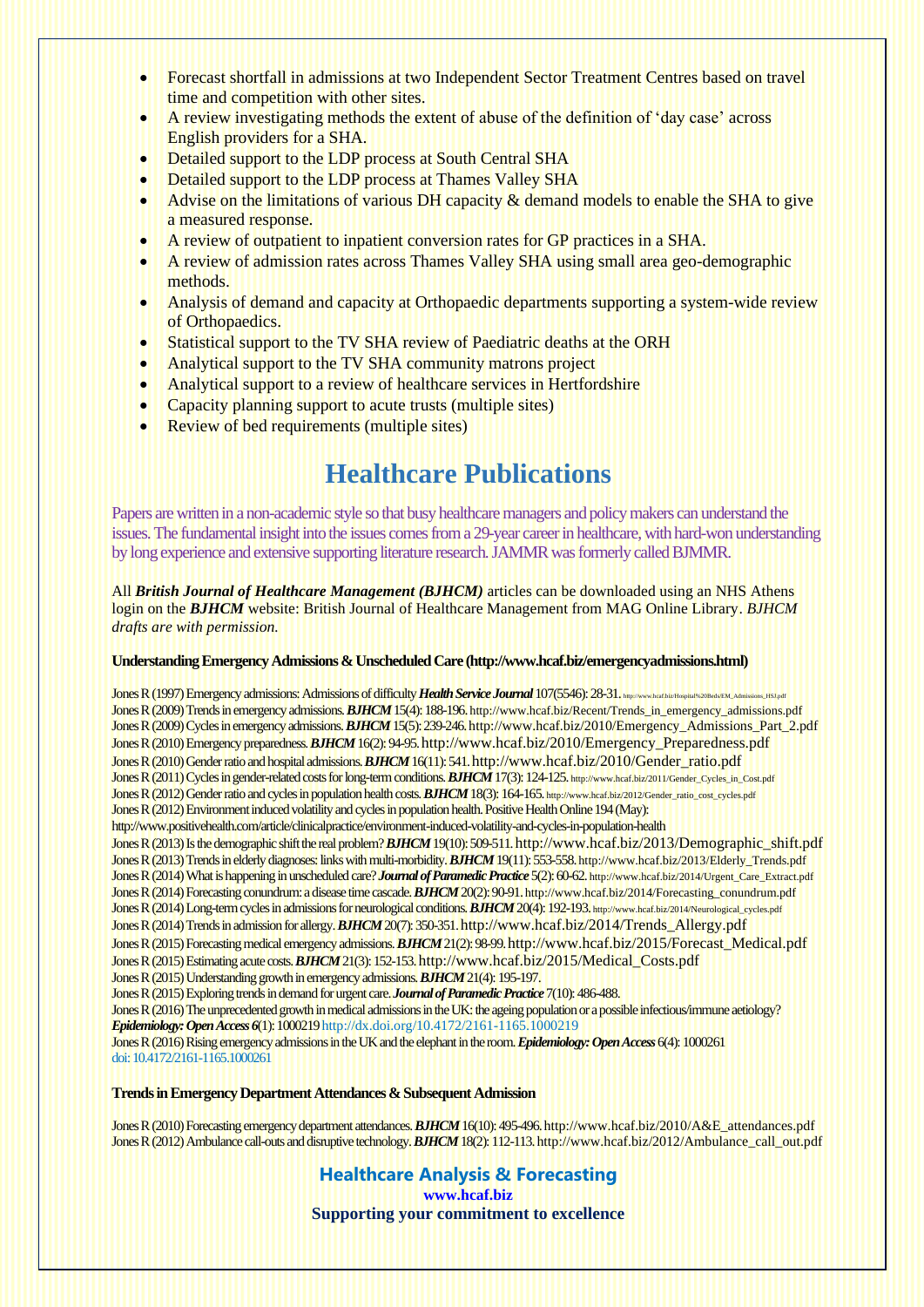Jones R (2012) Age-related changes in A&E attendance. *BJHCM* 18(9): 502-503. [http://www.hcaf.biz/2012/Age\\_A&E.pdf](http://www.hcaf.biz/2012/Age_A&E.pdf) Jones R (2013) Trends in unscheduled care. *BJHCM* 19(6): 301-304[.http://www.hcaf.biz/2013/A&E\\_trends.pdf](http://www.hcaf.biz/2013/A&E_trends.pdf) Jones R (2013) Hidden complexity in A&E trends in England. *BJHCM* 19(7): 354-35[5.http://www.hcaf.biz/2013/A&E\\_complexity.pdf](http://www.hcaf.biz/2013/A&E_complexity.pdf) Jones R (2013) A&E attendance: the tip of a wider trend. *BJHCM* 19(9): 458-459[.http://www.hcaf.biz/2013/A&E\\_Tip\\_of\\_trend.pdf](http://www.hcaf.biz/2013/A&E_Tip_of_trend.pdf) Jones R (2014) Untangling the A&E crisis. *BJHCM* 20(5): 246-24[7.http://www.hcaf.biz/2014/Untangling\\_A&E.pdf](http://www.hcaf.biz/2014/Untangling_A&E.pdf) Jones R (2015) A&E tipping points. **BJHCM** 21(6): 248-249. http://hcaf.biz/2015/Tipping\_Points.pdf Jones R (2015) A&E admissions: where next? *BJHCM* 21(6): 292. [http://hcaf.biz/2015/Next\\_emergency.pdf](http://hcaf.biz/2015/Next_emergency.pdf) Beeknoo N, Jones R (2016) Factors influencing A&E attendance, admissions and waiting times at two London hospitals. *Journal of Advances in Medicine and Medical Research*17(10): 1-29.<http://www.sciencedomain.org/abstract/16193> Beeknoo N, Jones R (2016) Using Social Groups to Locate Areas with High Emergency Department Attendance, Subsequent Inpatient Admission and Need for Critical Care. *Journal of Advances in Medicine and Medical Research*18(6): 1-23. <http://www.sciencedomain.org/abstract/16693>

#### **Forecasting & Understanding Demand[\(http://www.hcaf.biz/forecastingdemand.html\)](http://www.hcaf.biz/forecastingdemand.html)**

Jones R (1996) Estimation of annual activity and the use of activity multipliers. *Health Informatics*2, 71-77.

Jones R (1996) How many patients next year? Healthcare Analysis & Forecasting, Camberley, UK.

Jones R (2010) Forecasting year-end activity. **BJHCM** 16(7): 350-351. http://www.hcaf.biz/2010/Forecasting\_Year\_End.pdf Jones R (2010) Forecasting demand. *BJHCM* 16(8): 392-393. http://www.hcaf.biz/2010/Forecasting\_Demand.pdf Jones R (2011) Cycles in inpatient waiting time. *BJHCM* 17(2): 80-81[. http://www.hcaf.biz/2011/Waiting\\_time\\_cycles.pdf](http://www.hcaf.biz/2011/Waiting_time_cycles.pdf) Jones R (2011) Death and future healthcare expenditure. *BJHCM* 17(9): 436-437. [http://www.hcaf.biz/2011/Death\\_and\\_expenditure.pdf](http://www.hcaf.biz/2011/Death_and_expenditure.pdf) Jones R (2012) Weathering the storm: Birth forecasting in turbulent times.*MidwivesMagazine15*(2);[https://www.rcm.org.uk/news](https://www.rcm.org.uk/news-views-and-analysis/analysis/weathering-the-storm)[views-and-analysis/analysis/weathering-the-storm](https://www.rcm.org.uk/news-views-and-analysis/analysis/weathering-the-storm)

Jones R (2014) Expected trends in births and deaths to 2037. *BJHCM* 20(8): 402-40[3.http://www.hcaf.biz/2014/Births\\_Deaths.pdf](http://www.hcaf.biz/2014/Births_Deaths.pdf) Jones R (2015) Unexplained infectious events leading to deaths and medical admissions. **BJHCM** 21(1): 46-47. [http://www.hcaf.biz/2015/Belfast\\_Outbreaks.pdf](http://www.hcaf.biz/2015/Belfast_Outbreaks.pdf) Jones R (2015) Forecasting medical emergency admissions. *BJHCM* 21(2): 98-99.[http://www.hcaf.biz/2015/Forecast\\_Medical.pdf](http://www.hcaf.biz/2015/Forecast_Medical.pdf) Jones R (2015) Estimating acute costs. *BJHCM* 21(3): 152-153.[http://www.hcaf.biz/2015/Medical\\_Costs.pdf](http://www.hcaf.biz/2015/Medical_Costs.pdf) Jones R (2015) Understanding growth in emergency admissions. *BJHCM* 21(4): 195-197.

Jones R (2015) Trends in demand for urgent care. *Journal of Paramedic Practice*7(10): 486-488.

Beeknoo N, Jones R (2016) Using social groups to locate areas of high utilization of critical care. **BJHCM** 22(11): 551-560. http://www.hcaf.biz/2016CCU\_OA.pdf Beeknoo N, Jones R (2017) The demography myth -how demographic forecasting vastly underestimates hospital admissions, and creates the illusion that fewer hospital beds or community-based bed equivalents will be required in the future. *Journal of Advances in Medicine and Medical Research 19(2): 1-27. doi:* 10.9734/BJMMR/2017/29984

Beeknoo N, Jones R (2017) Information asymmetry in financial forecasting within healthcare and simple methods to overcome this deficiency. *Journal of Advances in Medicine and Medical Research* 20(4): 1-12.doi: [10.9734/BJMMR/2017/31474](https://doi.org/10.9734/BJMMR/2017/31474)

Jones R (2017) What is driving growth in the English NHS? *BJHCM* 23(3): 134-13[7.http://www.hcaf.biz/2017/NHS\\_Growth.pdf](http://www.hcaf.biz/2017/NHS_Growth.pdf) Jones R (2017) Volatility in emergency admissions per death. *BJHCM* 23(11): 552-554[. http://www.hcaf.biz/2017/EM\\_per\\_death.pdf](http://www.hcaf.biz/2017/EM_per_death.pdf) Jones R (2019) The nearness to death effect and why NHS pressures are going to intensify. *Journal of Paramedic Practice*11(1): 28-30. <https://www.magonlinelibrary.com/doi/10.12968/jpar.2019.11.1.28>

Jones R (2019) Ignorance isn't bliss: behind the unequal distribution of end-of-life demand. *Journal of Paramedic Practice*11(2): 77-79. <https://www.magonlinelibrary.com/doi/abs/10.12968/jpar.2019.11.2.77>

Jones R (2019) End-of-life demand is both highly volatile and shows unexpected trends. *Journal of Paramedic Practice*11(3): 122-124. doi: 10.12968/jpar.2019.11.3.122

Jones R (2019) Unexplained periods of higher deaths contribute to marginal changes in health care demand and health insurance costs: International perspectives. *International J Health Planning Management 35(3): 673-684.* <https://doi.org/10.1002/hpm.2917>

### **Trends in Outpatient Attendance and Follow-up to First Appointments <http://www.hcaf.biz/capacitymanagement.html>**

Beauchant S, Jones R (1997) Socio-economic and demographic factors in patient non-attendance. *BJHCM* 3(10): 523-528.

Jones R (2000) Outpatient appointments: Feeling a bit peaky. *Health Service Journal*110(5732): 28-31.

Jones R (2001) Outpatient Appointments: A pretty little sum. *Health Service Journal*111(5740): 28-31.

Jones R (2001) Outpatient waiting times: Quick, quick, slow. *Health Service Journal*111(5778): 20-23.

Jones R (2009) What next for 18 weeks? **BJHCM** 15(8): 404-405[. http://www.hcaf.biz/Capacity%20Management/After\\_18\\_weeks.pdf](http://www.hcaf.biz/Capacity%20Management/After_18_weeks.pdf) Jones R (2009) How to maintain 18 weeks. *BJHCM* 15(9): 456-457.[http://www.hcaf.biz/Recent/Maintain\\_18\\_weeks.pdf](http://www.hcaf.biz/Recent/Maintain_18_weeks.pdf) Jones R (2012) Are there cycles in outpatient costs?*BJHCM* 18(5): 276-27[7.http://www.hcaf.biz/2012/Cycles\\_in\\_outpatient\\_costs.pdf](http://www.hcaf.biz/2012/Cycles_in_outpatient_costs.pdf) Jones R (2012) Increasing GP referrals: collective jump or infectious push? *BJHCM* 18(9): 487-495[.http://www.hcaf.biz/2012/GP\\_referral.pdf](http://www.hcaf.biz/2012/GP_referral.pdf) Jones R (2012) GP referral to dermatology: which conditions? **BJHCM** 18(11): 594-596. http://www.hcaf.biz/2012/GP\_ref\_dermatol.pdf Jones R (2012) Trends in outpatient follow-up rates, England 1987/88 to 2010/11.*BJHCM* 18(12): 647-655. [http://www.hcaf.biz/2012/Follow-up\\_rates.pdf](http://www.hcaf.biz/2012/Follow-up_rates.pdf) Jones R (2014) Unexpected changes in outpatient first attendance. *BJHCM* 20(3): 142-143. [http://www.hcaf.biz/2014/OP\\_Immune.pdf](http://www.hcaf.biz/2014/OP_Immune.pdf) Jones R (2016) Recent trends in outpatient follow-up rates. *BJHCM*22(2): 92-94[. http://www.hcaf.biz/2016/Followup\\_Trends.pdf](http://www.hcaf.biz/2016/Followup_Trends.pdf)

### **Understanding Excess Winter Mortality (EWM) and Winter Capacity Planning**

Jones R (2017) The link between seasonal death rates and workloads. **BJHCM** 23(9): 448-450. [http://www.hcaf.biz/2017/Seasonal\\_Workload.pdf](http://www.hcaf.biz/2017/Seasonal_Workload.pdf) Jones R (2017) Anticipated ambulance workload during the 2016/17 winter*. Journal of Paramedic Practice*9(2): 52-54. Jones R (2019) Does on/off switching of deaths modify NHS winter workload?*Journal of Paramedic Practice*11(4): 172-173. Jones R (2019) Will the winter of 2019/2020 have unusually high service demand? Part 1: Lessons. *Journal of Paramedic Practice*11(11): 492-494. Jones R (2019) Will the winter of 2019/2020 have unusually high service demand? Part 2: Strategy. *Journal of Paramedic Practice*11(12): 538-540.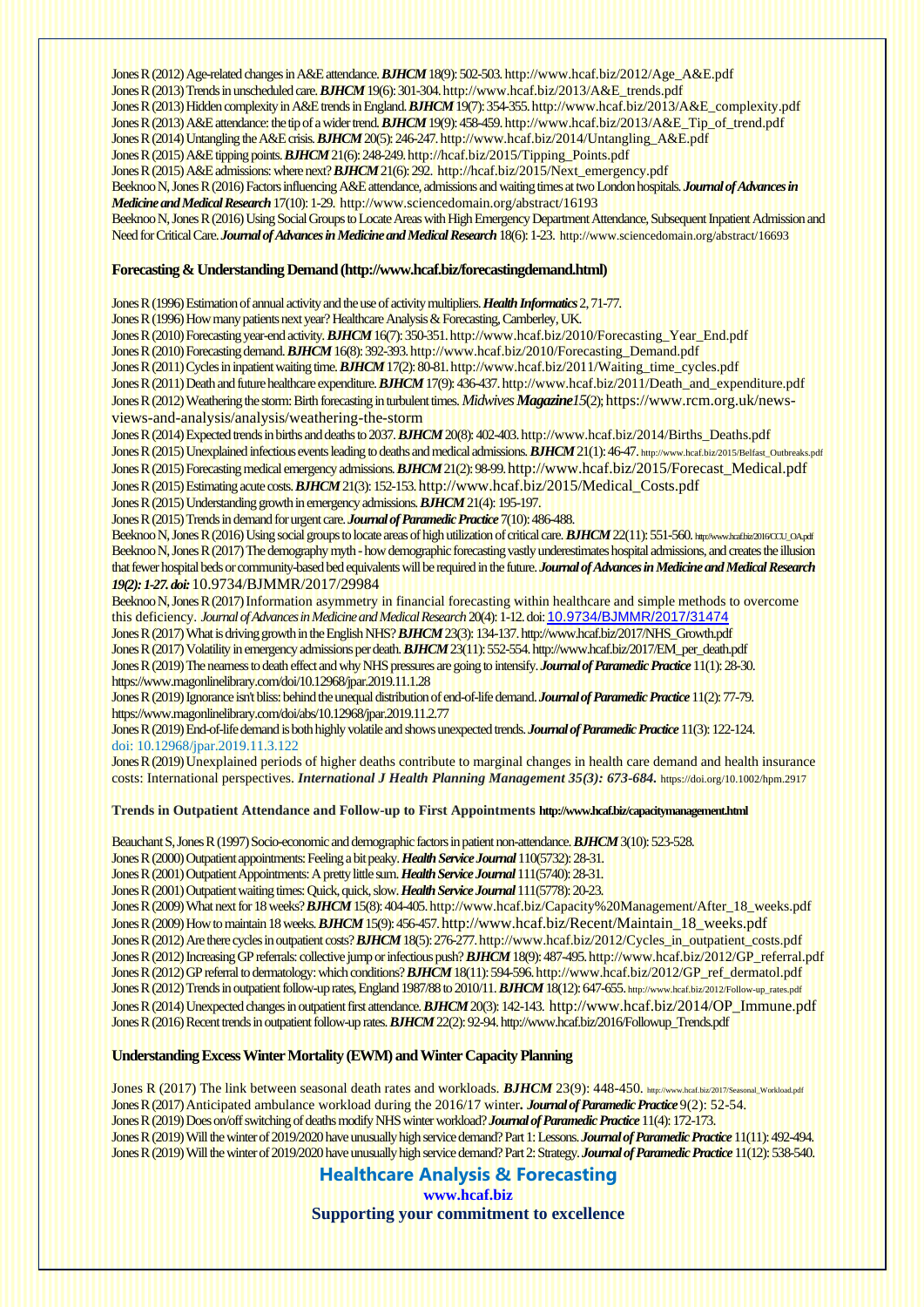Jones R (2020) Excess winter mortality (EWM) and stalling international improvements in life expectancy and mortality rates. *BJHCM* 26(12); <https://doi.org/10.12968/bjhc.2020.0020>

Jones R (2021) Excesswinter mortality (EWM) as a dynamic forensic tool: Where, when, which conditions, gender, ethnicity, and age. *Int J Environmental Research andPublic Health* 18(4); 2161[. https://doi.org/10.3390/ijerph18042161](https://doi.org/10.3390/ijerph18042161) Jones R (2021) The influenza vaccination paradox: why has vaccination not reduced excess winter mortality (EWM)? In preparation

#### **Understanding Hospital Length of Stay (LOS)**

Jones R (2009) Length of stay efficiency. *BJHCM* 15(11):563-564[.http://www.hcaf.biz/Hospital%20Efficiency/LOS\\_efficiency.pdf](http://www.hcaf.biz/Hospital%20Efficiency/LOS_efficiency.pdf) Jones R (2010) Benchmarking length of stay.*BJHCM* 16(5): 248-250[.http://www.hcaf.biz/2010/Benchmarking\\_LOS.pdf](http://www.hcaf.biz/2010/Benchmarking_LOS.pdf) Jones R (2013) Average length of stay in hospitals in the USA. *BJHCM* 19(4): 186-19[1. http://www.hcaf.biz/2013/USA\\_ALOS.pdf](http://www.hcaf.biz/2013/USA_ALOS.pdf) Jones R (2015) Is length of stay a reliable efficiency measure? *BJHCM*21(7): 344-345[. http://hcaf.biz/2015/LOS\\_deaths.pdf](http://hcaf.biz/2015/LOS_deaths.pdf) Jones R (2015) Declining length of stay and future bed numbers. *BJHCM*21(9): 440-441.[http://hcaf.biz/2015/Future\\_bed\\_LOS.pdf](http://hcaf.biz/2015/Future_bed_LOS.pdf) Jones R (2016) Hospital deaths and length of stay. *BJHCM* 22(8): 424-425[. http://www.hcaf.biz/2016/Deaths\\_LOS.pdf](http://www.hcaf.biz/2016/Deaths_LOS.pdf) Jones R (2016) Where next for overnight stay admissions, length of stay and bed days? **BJHCM** 22(9): 475-477. [http://www.hcaf.biz/2016/LOS\\_Beddays.pdf](http://www.hcaf.biz/2016/LOS_Beddays.pdf) Jones R (2017) Growth in NHS admissions and length of stay: A policy-based evidence fiasco. *BJHCM* 23(12): 603-606. [http://www.hcaf.biz/2017/Growth\\_LOS\\_Admissions.pdf](http://www.hcaf.biz/2017/Growth_LOS_Admissions.pdf)

Jones R (2018) Maternity length of stay efficiency and neonatal admissions. *BJHCM* 24(3): 122-124[. http://www.hcaf.biz/2018/Maternity\\_LOS.pdf](http://www.hcaf.biz/2018/Maternity_LOS.pdf)

#### **Understanding Sickness Absence Rates – which follow the same curious patterns as deaths (see below)**

Jones R (2016) Unusual trends in NHS staff sickness absence. **BJHCM** 22(4): 239-240. http://www.hcaf.biz/2016/Absence\_trends.pdf Jones R (2019) NHS sickness absence – the hidden message that no one is listening to, doi: 10.13140/RG.2.2.13996.31365 [http://www.hcaf.biz/2019/NHS\\_sickness\\_absence.pdf](http://www.hcaf.biz/2019/NHS_sickness_absence.pdf) Jones R (2019) Sickness absence trends for the Department for Work & Pensions (England) follow identical hidden on/off patterns to those seen for NHS staff. doi: 10.13140/RG.2.2.27457 [http://www.hcaf.biz/2019/DWP\\_AWDL\\_Trend.pdf](http://www.hcaf.biz/2019/DWP_AWDL_Trend.pdf) Jones R (2019) All-cause mortality and NHS sickness absence rates in England show a lagged series of step-like changes. *Achievements of Biology and Medicine* (Transl) 33(1): 41-43[. http://www.hcaf.biz/2019/Death\\_Absence\\_Lag.pdf](http://www.hcaf.biz/2019/Death_Absence_Lag.pdf) Jones R (2020) NHS sickness absence in England – hidden patterns. *BJHCM* 26(4): 1-11.

<http://doi.org.10.12968/bjhc.2019.0026> or [http://www.hcaf.biz/2020/NHS\\_SA\\_Shifts.pdf](http://www.hcaf.biz/2020/NHS_SA_Shifts.pdf)

Jones R (2021) Multidisciplinary insights into health care financial risk and hospital surge capacity, Part 2: High population density is associated with enhanced year-to-year volatility in many aspects of poor health including health care worker sickness absence. *Journal of Health Care Finance. 47(3):*  <http://www.healthfinancejournal.com/~junland/index.php/johcf/index>

#### **Covid-19 and excess deaths in the UK**

Jones R (2020) How many extra deaths really occurred in the UK? [See http://www.hcaf.biz/2020/Covid\\_Excess\\_Deaths.pdf](http://www.hcaf.biz/2020/Covid_Excess_Deaths.pdf) Jones R (2021) The COVID-19 counting fiasco: Is the real total of deaths closer to 10 million? In-depth analysis from India and other countries. *Journal of Health Care Finance,* Spring: Special Edition, pp1-8. [The COVID-19 counting fiasco: Is the](http://www.healthfinancejournal.com/~junland/index.php/johcf/article/view/256/256)  [real total of deaths closer to 10 million? In-depth analysis from India and other countries. | Jones, PhD | Journal of Health Care](http://www.healthfinancejournal.com/~junland/index.php/johcf/article/view/256/256)  [Finance \(healthfinancejournal.com\)](http://www.healthfinancejournal.com/~junland/index.php/johcf/article/view/256/256)

#### **Understanding Hospital Bed Planning & Occupanc[y http://www.hcaf.biz/hospitalbeds.html](http://www.hcaf.biz/hospitalbeds.html) also** http://www.hcaf.biz/Hospitalefficiency.html - bed demand is intrinsically linked to the forecasting demand section

Jones R (1997) Emergency admissions: Admissions of difficulty *Health Service Journal* 107(5546): 28-31. http://www.hcaf.biz/Hospital%20Beds/EM\_Admissions\_HSI.pdf Jones R (2001) Bed occupancy: Don't take it lying down. **Health Service Journal**111(5752):28-31.[http://www.hcaf.biz/Hospital%20Beds/HSJ\\_Beds.pdf](http://www.hcaf.biz/Hospital%20Beds/HSJ_Beds.pdf) Jones R (2001) New approaches to bed utilisation – making queuing theory practical. Presented at *New Techniques for Health and Social Care*. Harrogate Management Centre Conference 27<sup>th</sup> September 2001. http://www.hcaf.biz/Hospital%20Beds/New\_Approaches\_Bed\_Utilisation.pdf Jones R (2003) Bed management -Tools to aid the correct allocation of hospital beds. Presented at *Re-thinking bed management –Opportunities and* **challenges**. Harrogate Management Centre Conference, 27<sup>th</sup> January 2003. http://www.hcaft.biz/Hospital%20Beds/Microsoft%20Word%20Bed%20Ad Jones R (2009) Emergency admissions and hospital beds. *BJHCM* 15(6): 289-296. [http://www.hcaf.biz/Recent/Emergency\\_Beds.pdf](http://www.hcaf.biz/Recent/Emergency_Beds.pdf) Jones R (2009) Building smaller hospitals. *BJHCM* 15(10):511-512[.http://www.hcaf.biz/Recent/Building\\_smaller\\_hospitals.pdf](http://www.hcaf.biz/Recent/Building_smaller_hospitals.pdf) Jones R (2009) Crafting efficient bed pools. *BJHCM* 15(12):614-61[6.http://www.hcaf.biz/Hospital%20Beds/Efficient\\_bed\\_pools.pdf](http://www.hcaf.biz/Hospital%20Beds/Efficient_bed_pools.pdf) Jones R (2010) Myths of ideal hospital size. *Medical Journal of Australia*193(5): 298-300. [http://www.hcaf.biz/2010/Myths\\_of\\_ideal\\_hospital\\_size.pdf](http://www.hcaf.biz/2010/Myths_of_ideal_hospital_size.pdf) Jones R (2011) Does hospital bed demand depend more on death than demography? *BJHCM* 17(5): 190-197. http://www.hcaft.biz.pdf/2011/Method\_for\_determining\_ Jones R (2011) Bed days per death: a new performance measure. *BJHCM* 17(5): 213[. http://www.hcaf.biz/2011/Bed\\_days\\_per\\_death.pdf](http://www.hcaf.biz/2011/Bed_days_per_death.pdf) Jones R (2011) Hospital bed occupancy demystified and why hospitals of different size and complexity must operate at different average occupancy. *BJHCM* 17(6): 242-248[.http://www.hcaf.biz/2011/Hospital\\_occupancy.pdf](http://www.hcaf.biz/2011/Hospital_occupancy.pdf) Jones R (2011) A&E performance and inpatient bed occupancy. *BJHCM* 17(6): 256-257[. http://www.hcaf.biz/2011/A&E\\_and\\_occupancy.pdf](http://www.hcaf.biz/2011/A&E_and_occupancy.pdf) Jones R (2011) Bed occupancy – the impact on hospital planning. *BJHCM* 17(7): 307-313[. http://www.hcaf.biz/2011/Trends\\_Bed\\_Occup.pdf](http://www.hcaf.biz/2011/Trends_Bed_Occup.pdf) Jones R (2011) The need for single room accommodation in hospital. *BJHCM* 17(7): 316-317[. http://www.hcaf.biz/2011/Single\\_room.pdf](http://www.hcaf.biz/2011/Single_room.pdf) Jones R (2011) Demand for hospital beds in English Primary Care Organisations. **BJHCM** 17(8): 360-367. [http://www.hcaf.biz/2011/PCO\\_Bed\\_Demand.pdf](http://www.hcaf.biz/2011/PCO_Bed_Demand.pdf) Jones R (2011) A paradigm shift for bed occupancy. *BJHCM* 17(8): 376-377[.http://www.hcaf.biz/2011/Paradigm\\_Shift\\_Bed\\_Occupancy.pdf](http://www.hcaf.biz/2011/Paradigm_Shift_Bed_Occupancy.pdf) Jones R (2011) Volatility in bed occupancy for emergency admissions. **BJHCM** 17(9): 424-430. [http://www.hcaf.biz/2011/Volatile\\_bed\\_occupancy.pdf](http://www.hcaf.biz/2011/Volatile_bed_occupancy.pdf) Jones R (2012) Maternity bed occupancy: all part of the equation. Midwives Magazine 15(1): <http://www.rcm.org.uk/midwives/features/all-part-of-the-equation/> Jones R (2012) A simple guide to a complex problem – maternity bed occupancy. *British Journal of Midwifery* 20(5): 351-357.  $m$ <sup>2012</sup>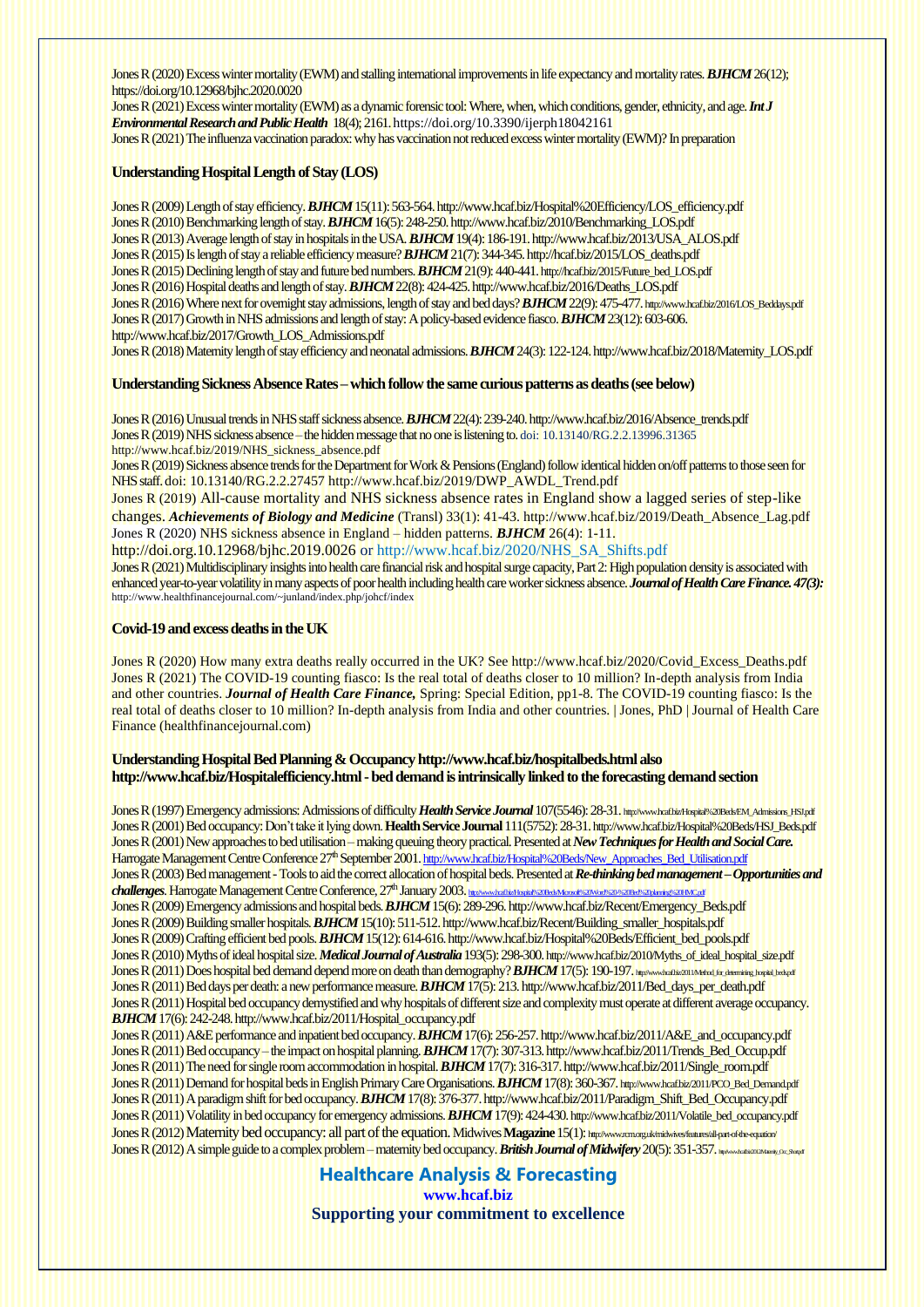Jones R (2013) A guide to maternity costs – why smaller units have higher costs. **British Journal of Midwifery** 21(1): 54-59. http://www.hcaf.biz013Maartiv.Costs. Abstr.pdf Jones R (2013) Optimum bed occupancy in psychiatric hospitals. *Psychiatry On-Line*[http://www.priory.com/psychiatry/psychiatric\\_beds.htm](http://www.priory.com/psychiatry/psychiatric_beds.htm) Jones R (2013) The NHS England review of urgent and emergency care. *BJHCM* 19(8): 406-407.[http://www.hcaf.biz/2013/Emergency\\_Urgent\\_Care.pdf](http://www.hcaf.biz/2013/Emergency_Urgent_Care.pdf) Jones R (2014) Medical bed occupancy and cancelled operations. *BJHCM* 20(12): 594-595[.http://www.hcaf.biz/2014/Medical\\_occupancy.pdf](http://www.hcaf.biz/2014/Medical_occupancy.pdf) Jones R (2015) A&E tipping points. *BJHCM*21(5): 248-24[9. http://hcaf.biz/2015/Tipping\\_Points.pdf](http://hcaf.biz/2015/Tipping_Points.pdf)

Jones R (2015) Bed occupancy, efficiency and infectious outbreaks. *BJHCM*21(8): 396-397[. http://www.hcaf.biz/2015/Bed\\_occupancy\\_steps.pdf](http://www.hcaf.biz/2015/Bed_occupancy_steps.pdf) Jones R (2015) Links between bed occupancy, deaths and costs. *BJHCM*21(11): 544-545[. http://hcaf.biz/2015/Occupancy\\_deaths\\_costs.pdf](http://hcaf.biz/2015/Occupancy_deaths_costs.pdf) Jones R (2016) Hospital bed occupancy and deaths (all-cause mortality) in 2015. *BJHCM*22(5): 283-285[. http://www.hcaf.biz/2016/Beds\\_Deaths.pdf](http://www.hcaf.biz/2016/Beds_Deaths.pdf) Beeknoo N, Jones R (2016) Achieving economy of scale in critical care, and planning information necessary to support the choice of bed numbers. *Journal of Advances in Medicine and Medical Research*17(9):1-15. doi[: 10.9734/BJMMR/2016/28736](https://doi.org/10.9734/BJMMR/2016/28736)

Beeknoo N, Jones R (2016) A simple method to forecast next years bed requirements: a pragmatic alternative to queuing theory. *Journal of Advances in Medicine and Medical Research*18(4): 1-20.doi: 10.9734/BJMMR/2016/29518

Beeknoo N, Jones R (2016) The demography myth -how demographic forecastingunderestimates hospital admissions and creates the illusion that fewer hospital beds or community-based bed equivalents will be required in the future. *Journal of Advances in Medicine and Medical Research 19(2): 1-27. doi:* 10.9734/BJMMR/2017/29984

Jones R (2016) Bed occupancy and hospital mortality. *BJHCM* 22(7): 380-381[. http://www.hcaf.biz/2016/Bed\\_Mortality.pdf](http://www.hcaf.biz/2016/Bed_Mortality.pdf) Jones R (2017) Is there scope to close acute beds in the STPs. *BJHCM* 23(2): 83-85[. http://www.hcaf.biz/2017/STP\\_Beds.pdf](http://www.hcaf.biz/2017/STP_Beds.pdf) Jones R (2017) What is driving growth in the English NHS? *BJHCM* 23(3): 134-13[7. http://www.hcaf.biz/2017/NHS\\_Growth.pdf](http://www.hcaf.biz/2017/NHS_Growth.pdf) Jones R (2017) Flexibility, hospital bed numbers, and sustainability and transformation plans. **BJHCM** 23(7):344-345. [http://www.hcaf.biz/2017/STP\\_Volatility.pdf](http://www.hcaf.biz/2017/STP_Volatility.pdf) Jones R (2017) Deaths and acute hospital beds in the Sustainability and Transformation Plans. **BJHCM 23(10): 498-499.** http://www.hcafbiz/2017/Deaths\_STPs.pdf Jones R (2017) Bed occupancy continues to show on/off switching. *BJHCM* 23(11): 515-516[.http://www.hcaf.biz/2017/On\\_off\\_occupancy.pdf](http://www.hcaf.biz/2017/On_off_occupancy.pdf) Jones R (2018) Local 7-day patterns of on/off switching in acute bed occupancy. *BJHCM* 24(2): 100-102. [http://www.hcaf.biz/2017/Occupancy\\_Waves.pdf](http://www.hcaf.biz/2017/Occupancy_Waves.pdf) Jones R (2018) Do outbreaks of 'Disease X' regulate NHS beds and costs? *BJHCM*24(4): 204-205[. http://www.hcaf.biz/2018/Beds\\_Disease\\_X.pdf](http://www.hcaf.biz/2018/Beds_Disease_X.pdf) Jones R (2018) Trends in available beds per death in England.*BJHCM*24(7): 358-359[. http://www.hcaf.biz/2018/Beds\\_per\\_death.pdf](http://www.hcaf.biz/2018/Beds_per_death.pdf) Jones R (2018) Trends in critical care bed numbers in England. *BJHCM* 24(10): 516-517[.http://www.hcaf.biz/2018/CCU\\_Beds.pdf](http://www.hcaf.biz/2018/CCU_Beds.pdf) Jones R (2018) Hospital beds per death how does the UK compare globally. **BJHCM** 24(12): 617-622. [http://www.hcaf.biz/2018/International\\_Beds.pdf](http://www.hcaf.biz/2018/International_Beds.pdf) Jones R (2019) Condition specific growth in occupied beds in England following a sudden and unexpected increase in deaths. *BJHCM* 25(6): 1-8. Jones R (2019) Have doctors and the public been misled regarding hospital bed requirements? *BJHCM* 25 (7): 242-250.

[http://www.hcaf.biz/2019/Beds\\_Doctors\\_Public\\_misled.pdf](http://www.hcaf.biz/2019/Beds_Doctors_Public_misled.pdf) Jones R (2019) A pragmatic method to compare hospital bed provision between countries and regions: Beds in the states of Australia. *Intl J Health Plan Mgmt* 35(3): 746-759. <https://doi.org/10.1002/hpm.2950>

Jones R (2020) Curious patterns in hospital bed occupancy data. *BJHCM* 25(3): 71-72[. https://doi.org/10.12968/bjhc.2020.0014](https://doi.org/10.12968/bjhc.2020.0014) Jones R (2020) Would the United States have had too few beds for universal emergency care in the event of a more widespread Covid-19 epidemic? *Int J Environmental Research and Public Health 17: 5210.* <https://doi.org/doi:10.3390/ijerph17145210> Jones R (2020) How many medical beds does a country need? An international perspective. BJHCM 26(9): 248-259. https://doi.org/10.12968/bjhc.2020.0028 or [http://www.hcaf.biz/2020/International\\_Medical\\_Beds.pdf](http://www.hcaf.biz/2020/International_Medical_Beds.pdf)

Jones R (2021) Were the hospital bed reductions proposed by English Clinical Commissioning Groups (CCGs) in the Sustainability and Transformation Plans (STPs) achievable? Insights from a new model to compare international bed numbers. *Intl J Health Planning and Management* 36(2): 459-481*.* <https://doi.org/10.1002/hpm.3094>

Jones R (2021) Does the ageing population correctly predict the need for medical beds over the next 40 years?*BJHCM*27(n): *in press* Jones R (2021). Multidisciplinary insights into health care financial risk and hospital surge capacity, Part 1: Nearness to death, infectious outbreaks, and Covid-19. *Journal of Health Care Finance. 47(3):* 6

Jones R (2021) The expressed demand for acute beds in Australian states: why specific local issues matter. *In preparation* Jones R (2021) A method to compare critical care bed provision between countries and regions within a country. *In preparation*

#### **Was UK Austerity Linked to Higher Deaths?**

Jones R (2017) Did austerity cause the rise in deaths seen in England and Wales in 2015? **BJHCM** 23(9): 418-424. [http://www.hcaf.biz/2017/BJHCM\\_Austerity.pdf](http://www.hcaf.biz/2017/BJHCM_Austerity.pdf) Jones R (2017) Essays on rising mortality in England and Wales –a MEDLINE search is not infallible**.** *J Roy Soc Med (JRSM)110(6):224* doi: 10.1177/0141076817703864

Jones R (2017) Role of social group and gender in outbreaks of a novel agent leading to increased deaths, with insights into higher international deaths in 2015.*Fractal Geometry and Nonlinear Analysis in Medicine and Biology*3(1): 1-7. doi: 10.15761/FGNAMB.1000146

Jones R (2017) Different patterns of male and female deaths in 2015 in English and Welsh local authorities question the role of austerity as the primary force behind higher deaths. *Fractal Geometry and Nonlinear Analysis in Medicine and Biology*3(1): 1-4. doi: 10.15761/FGNAMB.1000145 Jones R (2019) Unanswered questions for the austerity theory. Healthcare Analysis & Forecasting. doi: 10.13140/RG.2.2.20357.60643and also [https://papers.ssrn.com/sol3/papers.cfm?abstract\\_id=3319211](https://papers.ssrn.com/sol3/papers.cfm?abstract_id=3319211)

Jones R (2019) Deaths in England and Wales are falling – does the austerity theory still apply? Healthcare Analysis & Forecasting. Available via SSRN.Se[e https://papers.ssrn.com/sol3/papers.cfm?abstract\\_id=3381403](https://papers.ssrn.com/sol3/papers.cfm?abstract_id=3381403)

Jones R (2019) Austerity in the UK and poor health: were deaths directly affected? *BJHCM* 25(11): 337-347. [http://www.hcaf.biz/2019/UK\\_\\_Austerity.pdf](http://www.hcaf.biz/2019/UK__Austerity.pdf)

Jones R (2020) Excess winter mortality (EWM) and stalling international improvements in life expectancy and mortality rates. *BJHCM* 26(12); https://doi.org/10.12968/bjhc.2020.0020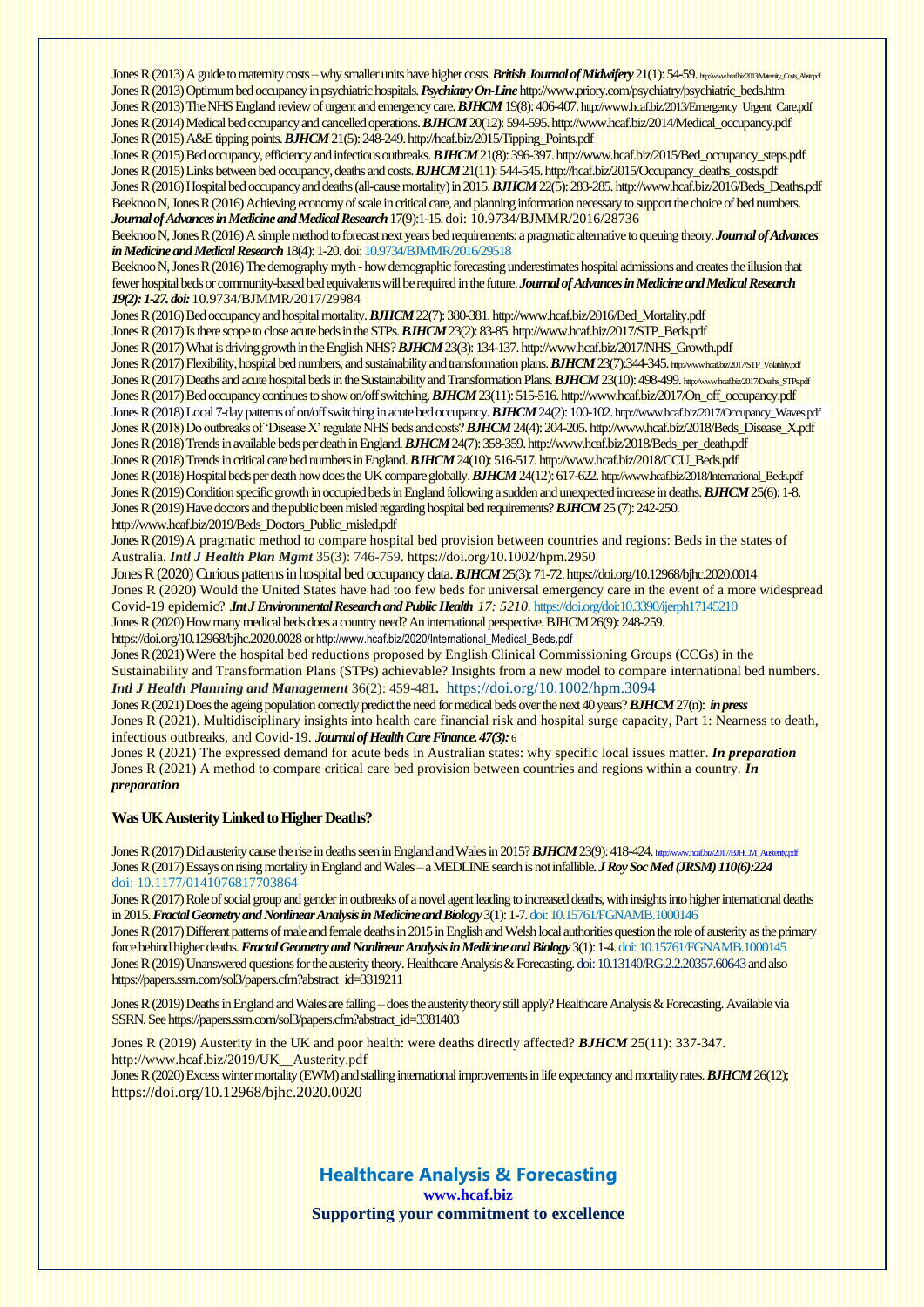#### **Understanding Hospital Mortality**

Jones R (2015) A 'fatal' flaw in hospital mortality models: How spatiotemporal variation in all-cause mortality invalidates hidden assumptions in the models. *FGNAMB* 1(3): 82-96. doi: 10.15761/FGNAMB.1000116

Jones R (2015) Links between bed occupancy, deaths and costs. *BJHCM*21(11): 544-545[. http://hcaf.biz/2015/Occupancy\\_deaths\\_costs.pdf](http://hcaf.biz/2015/Occupancy_deaths_costs.pdf) Jones R (2016) Hospital bed occupancy and deaths (all-cause mortality) in 2015. *BJHCM*22(5): 283-285[. http://www.hcaf.biz/2016/Beds\\_Deaths.pdf](http://www.hcaf.biz/2016/Beds_Deaths.pdf) Jones R (2016) Clear the decks of Summary Hospital-level Mortality Indicator. **BJHCM** 22(6): 335-338[. http://www.hcaf.biz/2016/SHMI\\_Flaw.pdf](http://www.hcaf.biz/2016/SHMI_Flaw.pdf) Jones R (2016) Bed occupancy and hospital mortality. *BJHCM* 22(7): 380-381[. http://www.hcaf.biz/2016/Bed\\_Mortality.pdf](http://www.hcaf.biz/2016/Bed_Mortality.pdf) Jones R (2016) Hospital deaths and length of stay. *BJHCM* 22(8): 424-425[. http://www.hcaf.biz/2016/Deaths\\_LOS.pdf](http://www.hcaf.biz/2016/Deaths_LOS.pdf) Jones R (2016) Hospital mortality rates and changes in activity. *BJHCM* 22(10): 519-521[. http://www.hcaf.biz/2016/SHMI\\_Activity.pdf](http://www.hcaf.biz/2016/SHMI_Activity.pdf) Jones R, Sleet G, Pearce O, Wetherill M (2016) Complex changes in blood biochemistry revealed by a composite score derived from Principal Component Analysis: Effects of age, patient acuity, end of life, day-of week, and potential insights into the issues surrounding the 'Weekend' effect in hospital mortality. *Journal of Advances in Medicine and Medical Research*18(5): 1-28. doi: 10.9734/BJMMR/2016/29355 Jones R (2016) Trends in proportion of deaths occurring in hospital. *BJHCM* 22 (11): 572-573[. http://hcaf.biz/2016/Trend\\_proportion\\_hospital.pdf](http://hcaf.biz/2016/Trend_proportion_hospital.pdf) Jones R (2016) Trends in crude death rates in English hospitals. *BJHCM* 22 (12): 616-617[. http://www.hcaf.biz/2016/Death\\_Rate.pdf](http://www.hcaf.biz/2016/Death_Rate.pdf) Jones R (2017) Is the 'weekend' mortality effect real? *BJHCM* 23 (1): 39-41[. www.hcaf.biz/2017/Weekend\\_Mortality.pdf](http://www.hcaf.biz/2017/Weekend_Mortality.pdf) Jones R (2017) In-hospital deaths, all-cause mortality and medical admissions. *BJHCM*23(5): 239-240[. http://www.hcaf.biz/2017/Death\\_Medical.pdf](http://www.hcaf.biz/2017/Death_Medical.pdf) Jones R (2018) Hospital mortality scores are unduly influenced by changes in the number of admissions. *European Journal of Internal Medicine*

51: e35-e37[. https://doi.org/10.1016/j.ejim.2018.02.010](https://doi.org/10.1016/j.ejim.2018.02.010) Jones R (2018) Unexpected trends in hospital standardized mortality indicate a novel cause. *European Journal of Internal Medicine*. 52: e9-e11. <https://doi.org/10.1016/j.ejim.2018.02.018>

Jones R (2018) Hospital mortality scores are unduly influenced by changes in service configuration. *BJHCM* 24 (6): 297-301. [http://www.hcaf.biz/2018/SHMI\\_Configuration.pdf](http://www.hcaf.biz/2018/SHMI_Configuration.pdf)

#### **The Link Between Deaths (all-cause mortality) and Medical Emergency Admissions**

Jones R (2012) Diagnoses, deaths and infectious outbreaks. *BJHCM* 18(10): 539-548.

Jones R (2013) An unexplained increase in deaths during 2012. *BJHCM* 19(5): 248-253.

Jones R (2013) Analysing excess winter mortality: 2012/13. *BJHCM* 19(12): 601-605.

Jones R (2014) Increased deaths in 2012: which conditions? *BJHCM* 20(1): 45-47.

Jones R (2014) Trends in death and end-of-life costs in the UK. *BJHCM* 20(6): 298-299.

Jones R (2014) Trends in emergency admissions per death. *BJHCM* 20(9): 446-447.

Jones R (2015) A previously uncharacterized infectious-like event leading to spatial spread of deaths across England and Wales: Characteristics of the most recent event and a time series for past events.*Brit J Medicine and Medical Research* 5(11): 1361-1380.doi: 10.9734/BJMMR/2015/14285 Jones R (2015) Unexplained infectious events leading to deaths and medical admissions in Belfast**.** *BJHCM* 21(1): 46-47. Jones R (2015) Unexpected Increase in Deaths from Alzheimer's, Dementia and Other Neurological Disorders in England and Wales during 2012 and 2013. *Journal of Neuroinfectious Diseases* 6:172. doi: [10.4172/2314-7326.1000172](http://dx.doi.org/10.4172/2314-7326.1000172) Jones R (2015) Influenza-like-illness, deaths and health care costs. *BJHCM*21(12): 587-589. Jones R (2016) The real reason for the huge NHS overspend?*BJHCM*22(1): 40-42[.http://www.hcaf.biz/2016/NHS\\_Overspend.pdf](http://www.hcaf.biz/2016/NHS_Overspend.pdf) Jones R (2016) Rising emergency admissions in the UK and the elephant in the room. *Epidemiology: Open Access*6(4): 1000261 doi: 10.4172/2161-1165.1000261 Jones R (2016) Deaths and the marginal changes in healthcare costs*BJHCM*22(10): 503-50[9.http://www.hcaf.biz/2016/Deaths\\_Marginal\\_Costs.pdf](http://www.hcaf.biz/2016/Deaths_Marginal_Costs.pdf) Jones R (2016) Trend in proportion of deaths occurring in hospital. *BJHCM*22(11): 572-573[.http://hcaf.biz/2016/Trend\\_proportion\\_hospital.pdf](http://hcaf.biz/2016/Trend_proportion_hospital.pdf) Jones R (2017) In-hospital deaths, all-cause mortality and medical admissions. *BJHCM*23(5): 239-240[.http://www.hcaf.biz/2017/Death\\_Medical.pdf](http://www.hcaf.biz/2017/Death_Medical.pdf) Jones R (2017) Anticipated NHS demand in 2017/18. *Journal of Paramedic Practice* 9(6): 236-237. Jones R (2017) What government data on death rates fail to show. *BJHCM*23(8): 572-573[.http://www.hcaf.biz/2017/ONS\\_MM.pdf](http://www.hcaf.biz/2017/ONS_MM.pdf) Jones R (2017) A reduction in acute thrombotic admissions during a period of unexplained increased deaths and medical admissions in the UK. *European Journal of Internal Medicine*46: e31-e33. <http://dx.doi.org/10.1016/j.ejim.2017.09.007> Jones R (2018) Volatility in emergency admissions per death.*BJHCM*23(11): 554-556[. http://www.hcaf.biz/2017/EM\\_per\\_death.pdf](http://www.hcaf.biz/2017/EM_per_death.pdf) Jones R (2018) Admissions for certain conditions show explosive growth in England following a sudden and unexpected increase in deaths.*European Journal of Internal Medicine*. 2018; 54: e33-e35.doi:<https://doi.org/10.1016/j.ejim.2018.03.005> Jones R (2018) Do outbreaks of 'Disease X' regulate NHS beds and costs? *BJHCM*24(4): 204-205[. http://www.hcaf.biz/2018/Beds\\_Disease\\_X.pdf](http://www.hcaf.biz/2018/Beds_Disease_X.pdf) Jones R (2018) Clinical workload trends. **BJHCM**24(6): 308-309[.http://www.hcaf.biz/2018/Staff\\_Death.pdf](http://www.hcaf.biz/2018/Staff_Death.pdf)

Jones R (2018) Deaths in the UK show a large increase in 2018. *BJHCM*24(8): 410-411[.http://www.hcaf.biz/2018/Scotland\\_deaths.pdf](http://www.hcaf.biz/2018/Scotland_deaths.pdf) Jones R (2018) Will 2018 set a record for deaths? *BJHCM*24(9): 464-465[. http://www.hcaf.biz/2018/2018\\_Record.pdf](http://www.hcaf.biz/2018/2018_Record.pdf) Jones R (2018) End-of-life, unusual syndromic symptoms, and periods of high physician workload. *Achievements of Biology and Medicine* 31(1): 46-

51.*[http://files.odmu.edu.ua/biomed/2018/01/d181\\_46.pdf](http://files.odmu.edu.ua/biomed/2018/01/d181_46.pdf)*

Jones R (2019) A need for transparency and evidence-based discussion. *Journal of Paramedic Practice* 11(5): 219-220. Jones R (2019) The calendar year fallacy: The danger of reliance on calendar year data in end-of-life capacity and financial planning. *The International Journal of Health Planning and Management* 3*34(4): e1533-e1543.* <https://doi.org/10.1002/hpm.2838> Jones R (2019) Austerity in the UK and poor health: were deaths affected?*BJHCM*25(11):337-347. Jones R (2020) How many extra deaths have really occurred in the UK due to the Covid-19 outbreak? III. Will excess deaths pass the record increase in 2015. [http://www.hcaf.biz/2020/Covid\\_Excess\\_Deaths.pdf](http://www.hcaf.biz/2020/Covid_Excess_Deaths.pdf)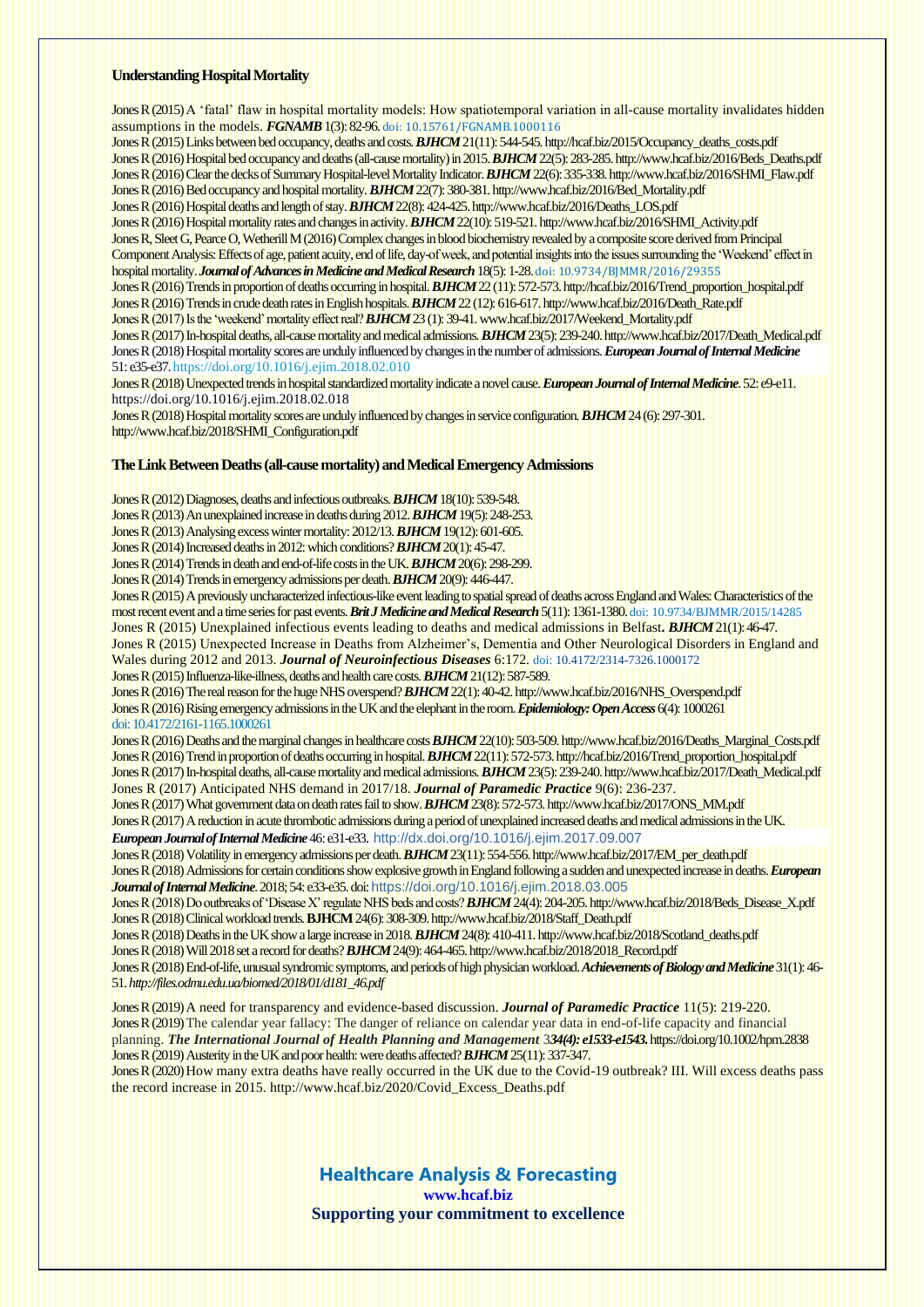#### **Financial Risk in Healthcar[e http://www.hcaf.biz/financialrisk.html-](http://www.hcaf.biz/financialrisk.html)see sections on deaths/admissions and small-area spatiotemporal patterns to understand the basis for the very high financial risk in healthcare**

Jones R (2004) Financial risk in healthcare provision and contracts. *Proceedings of the 2004 Crystal Ball User Conference*, June 16-18th, 2004. Denver, Colarado, US[A.http://www.hcaf.biz/Financial%20Risk/CBUC\\_FR.pdf](http://www.hcaf.biz/Financial%20Risk/CBUC_FR.pdf) Jones R (2008) Financial risk in practice-based commissioning. *BJHCM* 14(5):199-20[4.http://www.hcaf.biz/Financial%20Risk/FR\\_PBC\\_1.pdf](http://www.hcaf.biz/Financial%20Risk/FR_PBC_1.pdf) Jones R (2008) Financial risk in health purchasing Risk pools. *BJHCM* 14(6):240-24[5.http://www.hcaf.biz/Financial%20Risk/FR\\_PBC\\_2.pdf](http://www.hcaf.biz/Financial%20Risk/FR_PBC_2.pdf)

Jones R (2008) Financial risk at the PCT/PBC Interface. *BJHCM* 14(7):288-29[3.http://www.hcaf.biz/Financial%20Risk/FR\\_PBC\\_3.pdf](http://www.hcaf.biz/Financial%20Risk/FR_PBC_3.pdf) Jones R (2009) Emergency admissions and financial risk. *BJHCM* 15(7): 344-350. [http://www.hcaf.biz/Recent/Emergency\\_Financial\\_Risk.pdf](http://www.hcaf.biz/Recent/Emergency_Financial_Risk.pdf) Jones R (2009) The actuarial basis for financial risk in practice-based commissioning and implications to managing budgets. *Primary Health Care Research & Development*10(3): 245-253. <https://doi.org/10.1017/S1463423609990089> Jones R (2010) What is the financial risk in GP Commissioning? *British Journal of General Practice*60(578): 700-701. <https://www.ncbi.nlm.nih.gov/pmc/articles/PMC2930237/> Jones R (2010) Cyclic factors behind NHS deficits and surpluses. *BJHCM* 16(1): 48-5[0.http://www.hcaf.biz/2010/Surplus\\_Deficit\\_Cycle.pdf](http://www.hcaf.biz/2010/Surplus_Deficit_Cycle.pdf) Jones R (2010) Do NHS cost pressures follow long-term patterns? *BJHCM* 16(4): 192-194[.http://www.hcaf.biz/2010/USA\\_cost\\_cycles.pdf](http://www.hcaf.biz/2010/USA_cost_cycles.pdf) Jones R (2010) Nature of health care costs and financial risk in commissioning.*BJHCM* 16(9): 424-43[0.http://hcaf.biz/2010/Healthcare\\_Costs\\_1.pdf](http://hcaf.biz/2010/Healthcare_Costs_1.pdf) Jones R (2010) Trends in programme budget expenditure. *BJHCM* 16(11): 518-526[.http://www.hcaf.biz/2010/Programme\\_Budget\\_Costs.pdf](http://www.hcaf.biz/2010/Programme_Budget_Costs.pdf) Jones R (2011) Cycles in inpatient waiting time. *BJHCM* 17(2): 80-81[.http://www.hcaf.biz/2011/Waiting\\_time\\_cycles.pdf](http://www.hcaf.biz/2011/Waiting_time_cycles.pdf) Jones R (2012) Time to re-evaluate financial risk in GP commissioning. *BJHCM* 18(1): 39-48[.http://www.hcaf.biz/2012/reevaluate\\_risk.pdf](http://www.hcaf.biz/2012/reevaluate_risk.pdf) Jones R (2012) Gender ratio and cycles in population health costs. **BJHCM** 18(3): 164-165. http://www.hcaf.biz/2012/Gender\_ratio\_cost\_cycles.pdf Jones R (2012) Why is the 'real world' financial risk in commissioning so high? *BJHCM* 18(4): 216-217. [http://www.hcaf.biz/2012/Real\\_world\\_financial\\_risk.pdf](http://www.hcaf.biz/2012/Real_world_financial_risk.pdf) Jones R (2012) Volatile inpatient costs and implications to CCG financial stability. **BJHCM** 18(5): 251-258. [http://www.hcaf.biz/2012/Volatile\\_inpatient\\_costs.pdf](http://www.hcaf.biz/2012/Volatile_inpatient_costs.pdf) Jones R (2012) Cancer care and volatility in commissioning. *BJHCM* 18(6): 315-324[.http://www.hcaf.biz/2012/Cancer\\_costs.pdf](http://www.hcaf.biz/2012/Cancer_costs.pdf) Jones R (2012) Gender and financial risk in commissioning. *BJHCM* 18(6): 336-337[.http://www.hcaf.biz/2012/Gender\\_risk\\_commissioning.pdf](http://www.hcaf.biz/2012/Gender_risk_commissioning.pdf) Jones R (2012) End of life care and volatility in costs. *BJHCM* 18(7): 374-381[.http://www.hcaf.biz/2012/End\\_of\\_life\\_risk\\_commissioning.pdf](http://www.hcaf.biz/2012/End_of_life_risk_commissioning.pdf) Jones R (2012) Age and financial risk in healthcare costs. *BJHCM* 18(7): 388-389[.http://www.hcaf.biz/2012/Age\\_gender.pdf](http://www.hcaf.biz/2012/Age_gender.pdf) Jones R (2012) High risk categories and risk pooling in healthcare costs. *BJHCM*18(8): 430-435.[http://www.hcaf.biz/2012/PB\\_categories\\_high\\_risk.pdf](http://www.hcaf.biz/2012/PB_categories_high_risk.pdf) Jones R (2012) Year-to-year volatility in medical admissions. *BJHCM* 18(8): 448-449[.http://www.hcaf.biz/2012/Specialty\\_volatility.pdf](http://www.hcaf.biz/2012/Specialty_volatility.pdf) Jones R (2012) Risk in GP commissioning: the loss ratio. *BJHCM* 18(11): 605-606. [http://www.hcaf.biz/2012/FRGP\\_Loss\\_Ratio.pdf](http://www.hcaf.biz/2012/FRGP_Loss_Ratio.pdf) Jones R (2012) Financial risk in GP commissioning: lessons from Medicare. *BJHCM* 18(12): 656-657. [http://www.hcaf.biz/2012/USA\\_Cost\\_Volatility.pdf](http://www.hcaf.biz/2012/USA_Cost_Volatility.pdf) Jones R (2013) Financial risk and volatile elderly diagnoses. *BJHCM* 19(2): 94-96. [http://www.hcaf.biz/2013/Financial\\_risk\\_elderly\\_diagnoses.pdf](http://www.hcaf.biz/2013/Financial_risk_elderly_diagnoses.pdf) Jones R (2013) Financial risk and volatile childhood diagnoses. **BJHCM** 19(3): 148-149. [http://www.hcaf.biz/2013/Volatile\\_Childhood\\_Diagnoses.pdf](http://www.hcaf.biz/2013/Volatile_Childhood_Diagnoses.pdf) Jones R (2013) Environmental volatility and healthcare costs. *BJHCM* 19(4): 198-199.[http://www.hcaf.biz/2013/Environmental\\_volatility.pdf](http://www.hcaf.biz/2013/Environmental_volatility.pdf) Jones R (2013) What every GP needs to know about financial risk in commissioning. *General Practice Online* http://www.priory.com/family\_medicine\_General Practice Online Jones R (2013) The funding dilemma: a lagged cycle in cancer costs. **BJHCM** 19(12): 601-605. [http://www.hcaf.biz/2013/Funding\\_dilemma\\_cancer.pdf](http://www.hcaf.biz/2013/Funding_dilemma_cancer.pdf) Jones R (2014) Financial volatility in NHS contracts. *BJHCM* 20(10): 489-49[1.http://www.hcaf.biz/2014/Financial\\_Volatility\\_NHS\\_Contracts.pdf](http://www.hcaf.biz/2014/Financial_Volatility_NHS_Contracts.pdf) Jones R (2016) The real reason for the huge NHS overspend?*BJHCM*22(1): 40-42[. http://www.hcaf.biz/2016/NHS\\_Overspend.pdf](http://www.hcaf.biz/2016/NHS_Overspend.pdf) Jones R (2019) Financial risk in health and social care budgets*. BJHCM* 25 (2): 79-84[. http://www.hcaf.biz/2019/FRHSC.pdf](http://www.hcaf.biz/2019/FRHSC.pdf) Jones R (2019) The calendar year fallacy: The danger of reliance on calendar year data in actuarial calculations. *International Journal of Health Planning and Management34(4): e1533-e1543.* <https://doi.org/10.1002/hpm.2838>

Jones R (2021). Multidisciplinary insights into health care financial risk and hospital surge capacity, Part 1: Nearness to death, infectious outbreaks, and Covid-19. *Journal of Health Care Finance. 47(3):* <http://www.healthfinancejournal.com/~junland/index.php/johcf/index> Jones R (2021) Multidisciplinary insights into health care financial risk and hospital surge capacity, Part 2: High population density is associated with enhanced year-to-year volatility in many aspects of poor health including health care worker sickness absence. *Journal of Health Care Finance. 47(3):*  <http://www.healthfinancejournal.com/~junland/index.php/johcf/index>

Jones R (2021) Multidisciplinary insights into health care financial risk and hospital surge capacity, Part 3: Outbreaks of a new type or kind of disease create unique risk patterns and confounds traditional trend analysis*. Journal of Health Care Finance. 47(3):*  <http://www.healthfinancejournal.com/~junland/index.php/johcf/index>

Jones R (2021) Multidisciplinary insights into health care financial risk and hospital surge capacity, Part 4: What size does a health insurer or health authority need to be to minimise risk? *Journal of Health Care Finance. 47(3):* <http://www.healthfinancejournal.com/~junland/index.php/johcf/index>

#### **Outbreaks of a New Type of Infectious Immune Impairment Affecting Deaths and Medical Admissions (the World Health Organisation's DiseaseX?)**

Jones R (2010) Unexpected, periodic and permanent increase in medical inpatient care: man-made or new disease.*Medical Hypotheses*74: 978-83. doi: http://dx. [doi.org/10.1016/j.mehy.2010.01.011](http://dx.doi.org/10.1016/j.mehy.2010.01.011)

Jones R (2010) Can time-related patterns in diagnosis for hospital admission help identify common root causes for disease expression. *Medical Hypotheses*75: 148-154.doi: http://dx. [doi.org/10.1016/j.mehy.2010.02.009](http://dx.doi.org/10.1016/j.mehy.2010.02.009)

Jones R (2010) The case for recurring outbreaks of a new type of infectious disease across all parts of the United Kingdom. *Medical Hypotheses*75: 452-457.doi: http://dx. [doi.org/10.1016/j.mehy.2010.04.023](http://dx.doi.org/10.1016/j.mehy.2010.04.023)

Jones R (2013) Do recuring outbreaks of a type of infectious immune impairment trigger cyclic changes in the gender ratio at birth?*Biomedicine International*4(1): 26-39.<https://www.bmijournal.org/index.php/bmi/article/download/27/25>

Jones R (2013) Widespread outbreaks of a subtle condition leading to hospitalization and death. *Epidemiology: Open access* 4(3): 137. doi: [10.4172/2161-1165.1000137](http://dx.doi.org/10.4172/2161-1165.1000137)

Jones R (2014) Unexpected single-year-of-age changes in the elderly mortality rate in 2012 in England and Wales. *Journal of Advances in Medicine*  and Medical Research 4(16): 3196-3207. doi: 10.9734/BJMMR/2014/9072

Jones R (2015) Unexpected and Disruptive Changes in Admissions Associated with an Infectious-like Event Experienced at a Hospital in Berkshire, England around May of 2012. *Journal of Advances in Medicine and Medical Research*6(1): 56-76.doi: 10.9734/BJMMR/2015/13938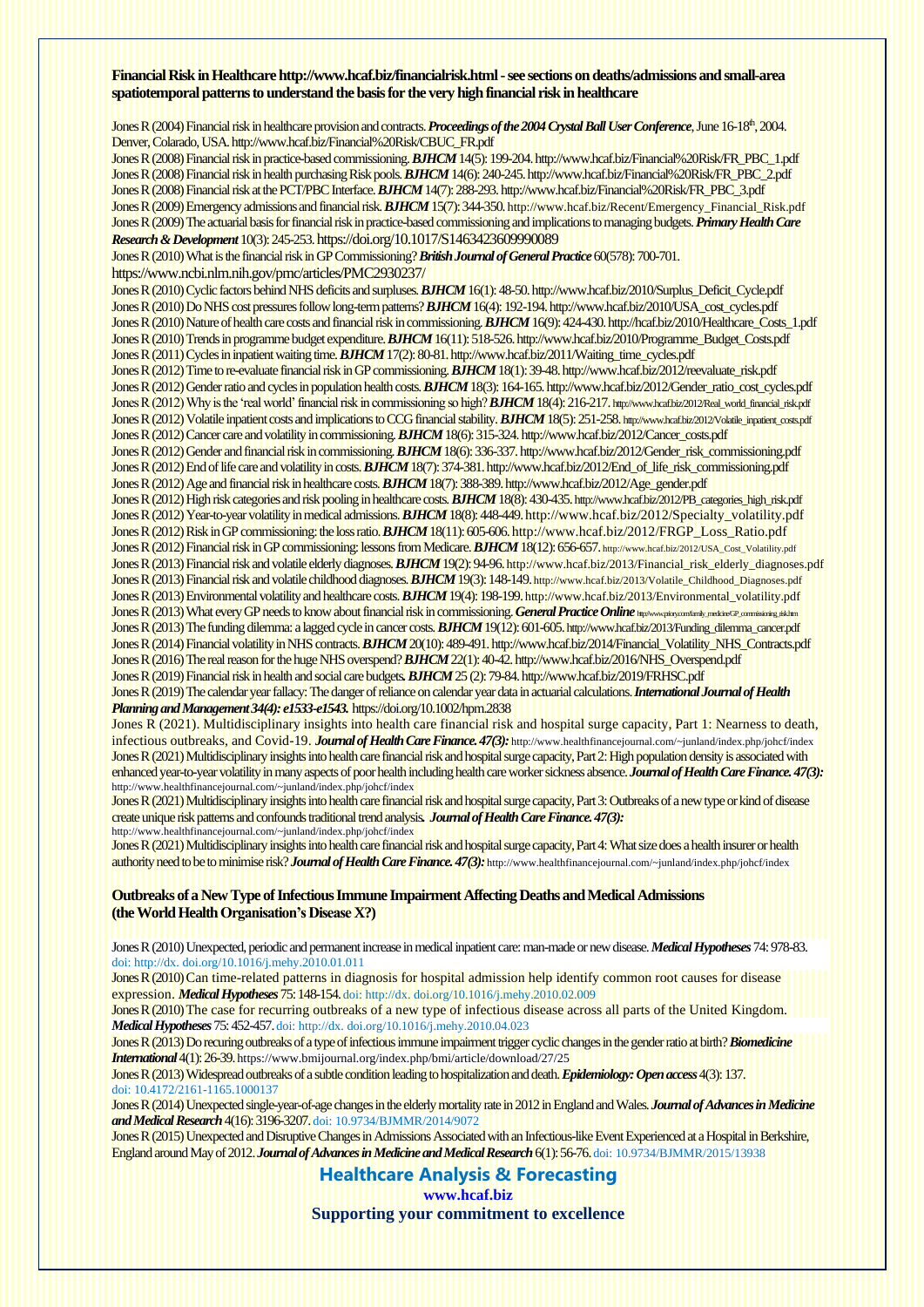Jones R (2015) A previously uncharacterized infectious-like event leading to spatial spread of deaths across England and Wales: Characteristics of the most recent event and a time series for past events. *Journal of Advances in Medicine and Medical Research*5(11): 1361-1380. doi: 10.9734/BJMMR/2015/14285

Jones R (2015) Are emergency admissions contagious? **BJHCM** 21(5): 227-235. [http://www.hcaf.biz/2015/Double\\_Epidemic.pdf](http://www.hcaf.biz/2015/Double_Epidemic.pdf) Jones R (2015) Recurring outbreaks of an infection apparently targeting immune function, and consequent unprecedented growth in medical admission and costs in the United Kingdom: A review. *Brit J Med and Medical Research* 6(8): 735-770. doi: 10.9734/BJMMR/2015/14845

Jones R (2016) A presumed infectious event in England and Wales during 2014 and 2015 leading to higher deaths in those with neurological and other disorders. *Journal of Neuroinfectious Diseases* 7(1): 1000213doi: 10.4172/2314-7326.1000213 Jones R (2017) A reduction in acute thrombotic admissions during a period of unexplained increased deaths and medical admissions in the UK.

*European Journal of Internal Medicine* 46: e31-e33doi: <http://dx.doi.org/10.1016/j.ejim.2017.09.007>

Jones R (2017) Age-specific and year of birth changes in hospital admissions during a period of unexplained higher deaths in England. *European Journal of Internal Medicine* 45: 2-4.doi: <http://dx.doi.org/10.1016/j.ejim.2017.09.039>

Jones R (2018) Periods of unexplained higher deaths and medical admissions have occurred previously –but were apparently ignored, misinterpreted or not investigated. *European Journal of Internal Medicine*40: e18-e20.<https://doi.org/10.1016/j.ejim.2017.11.004>

Jones R (2018) Do outbreaks of 'Disease X' regulate NHS beds and costs? BJHCM 24(4): 204-205. http://www.hcaf.biz/2018/Beds\_Disease\_X.pdf Jones R (2018) Deaths in 2017 reached a new (unexpected) high. *BJHCM*24(5):256-25[7.http://www.hcaf.biz/2018/Deaths\\_2017.pdf](http://www.hcaf.biz/2018/Deaths_2017.pdf) Jones R (2019) Unusual international behaviour of deaths suggests a possible new kind of disease outbreak. Healthcare Analysis & Forecasting. Via SSRN <http://ssrn.com/abstract=3364795>

Jones R (2019) Why are deaths in the UK behaving in such a peculiar way? Healthcare Analysis & Forecasting.doi: 10.13140/RG.2.2.13685.42728

#### **Small-Area Spatiotemporal Patterns in the Spread of a New Type or Kind of Infectious Disease (The WHO Disease X?)**

Jones R (2013) A recurring series of infectious-like events leading to excess deaths, emergency department attendances and medical admissions in Scotland. *Biomedicine International* 4(2): 72-86. http://www.bmijournal.org/index.php/bmi/article/view/35

Jones R (2014) Infectious-like Spread of an Agent Leading to Increased Medical Admissions and Deaths in Wigan (England), during 2011 and 2012. *Journal of Advances in Medicine and Medical Research*4(28): 4723-4741.doi: 10.9734/BJMMR/2014/10807

Jones R, Beauchant S (2015) Spread of a new type of infectious condition across Berkshire in England between June 2011 and March 2013: Effect on medical emergency admissions. *Journal of Advances in Medicine and Medical Research*6(1): 126-148. doi: 10.9734/BJMMR/2015/14223 Jones R (2015) Simulated rectangular wave infectious-like events replicate the diversity of time-profiles observed in real-world running 12-month totals of admissions or deaths. *FGNAMB*1(3): 78-79.doi: 10.15761/FGNAMB.1000114

Jones R (2015) A new type of infectious outbreak? *SMU Medical Journal* 2(1): 19-25. <http://smu.edu.in/content/dam/manipal/smu/documents/Journal%20Issue%203/A%20New%20Type%20of%20Infectious%20Outbreak.pdf> Jones R (2015) Small area spread and step-like changes in emergency medical admissions in response to an apparently new type of infectious event. *FGNAMB 1*(2): 42-54.doi: 10.15761/FGNAMB.1000110

Jones R (2015) Infectious-like spread of an agent leading to increased medical hospital admission in the North East Essex area of the East of England. *FGNAMB*1(3): 98-111.doi: 10.15761/FGNAMB.1000117

Jones R (2015) A time series of infectious-like events in Australia between 2000 and 2013 leading to extended periods of increased deaths (all-cause mortality) with possible links to increased hospital medical admissions. *International Journal of Epidemiologic Research* 2(2): 53-67[. http://ijer.skums.ac.ir/article\\_12869\\_2023.html](http://ijer.skums.ac.ir/article_12869_2023.html)

Jones R (2015) Deaths and international health care expenditure. *BJHCM*21(10): 491-49[3.http://www.hcaf.biz/2015/Deaths\\_international.pdf](http://www.hcaf.biz/2015/Deaths_international.pdf) Jones R (2016) A fatal flaw in mortality-based disease surveillance. *BJHCM*22(3): 143-145[. http://www.hcaf.biz/2016/Flaw\\_monitoring.pdf](http://www.hcaf.biz/2016/Flaw_monitoring.pdf) Jones R (2016) Deaths in English Lower Super Output Areas (LSOA) show patterns of very large shifts indicative of a novel recurring infectious event. *SMU Medical Journal* 3(2): 23-36[.https://pdfs.semanticscholar.org/c3aa/71a1b78e053cba4a871093dd43aa896d9ef6.pdf](https://pdfs.semanticscholar.org/c3aa/71a1b78e053cba4a871093dd43aa896d9ef6.pdf)

Jones R (2016) A regular series of unexpected and large increases in total deaths (all-cause mortality) for male and female residents of mid super output areas (MSOA) in England and Wales: How high-level analysis can miss the contribution from complex small-area spatial spread of a presumed infectious agent. *Fractal Geometry and Nonlinear Analysis in Medicine and Biology* 2(2): 1-13. doi: 10.15761/FGNAMB.1000129

Jones R (2017) Outbreaks of a presumed infectious agent associated with changes in fertility, stillbirth, congenital abnormalities and the gender ratio at birth. *Journal of Advances in Medicine and Medical Research*20(8): 1-36.doi: 10.9734/BJMMR/2017/32372

Jones R (2017) Outbreaks of a presumed infectious pathogen creating on/off switching in deaths. *SDRP Journal of Infectious Diseases Treatment and Therapy*1(1): 1-6. <http://www.openaccessjournals.siftdesk.org/articles/pdf/Outbreaks-of-a-presumed-infectious-pathogen-creating-on-off-switching-in-deaths20170606102727.pdf> Jones R (2017) Year-to-year variation in deaths in English Output Areas (OA), and the interaction between a presumed infectious agent and influenza in 2015. *SMU Medical Journal* **4(2):**37-69. [http://smu.edu.in/content/dam/manipal/smu/smims/Volume4No2July2017/SMU%20Med%20J%20\(July%202017\)%20-%204.pdf](http://smu.edu.in/content/dam/manipal/smu/smims/Volume4No2July2017/SMU%20Med%20J%20(July%202017)%20-%204.pdf) Jones R (2017) Deaths and medical admissions –what is happening in the UK? *FGNAMB*3(1): 1. doi: 10.15761/FGNAMB.1000143 Jones R (2018) Deaths and medical admissions in the UK show an unexplained and sustained peak after 2011. *European Journal of Internal Medicine 47: e14-e16.*DOI: <http://dx.doi.org/10.1016/j.ejim.2017.09.021>

#### **Cytomegalovirus (CMV) and Human Disease**

Jones R (2011) CMV and health care costs. *BJHCM* 17(4): 168-169.

Jones R (2013) Could cytomegalovirus be causing widespread outbreaks of chronic poor health? In *Hypotheses in Clinical Medicine,* pp 37-79, Eds M. Shoja, et al. New York: Nova Science Publishers Inc. Available from[:http://www.hcaf.biz/2013/CMV\\_Read.pdf](http://www.hcaf.biz/2013/CMV_Read.pdf) Jones R (2014) A Study of an Unexplained and Large Increase in Respiratory Deaths in England and Wales: Is the Pattern of Diagnoses Consistent with the Potential Involvement of Cytomegalovirus? *Journal of Advances in Medicine and Medical Research*4(33): 5179-5192. doi: 10.9734/BJMMR/2014/11382

Jones R, Goldeck D (2014) Unexpected and unexplained increase in death due to neurological disorders in 2012 in England and Wales: Is cytomegalovirus implicated?*Medical Hypotheses*83(1): 25-31.http://dx. [doi.org/10.1016/j.mehy.2014.04.016](http://dx.doi.org/10.1016/j.mehy.2014.04.016)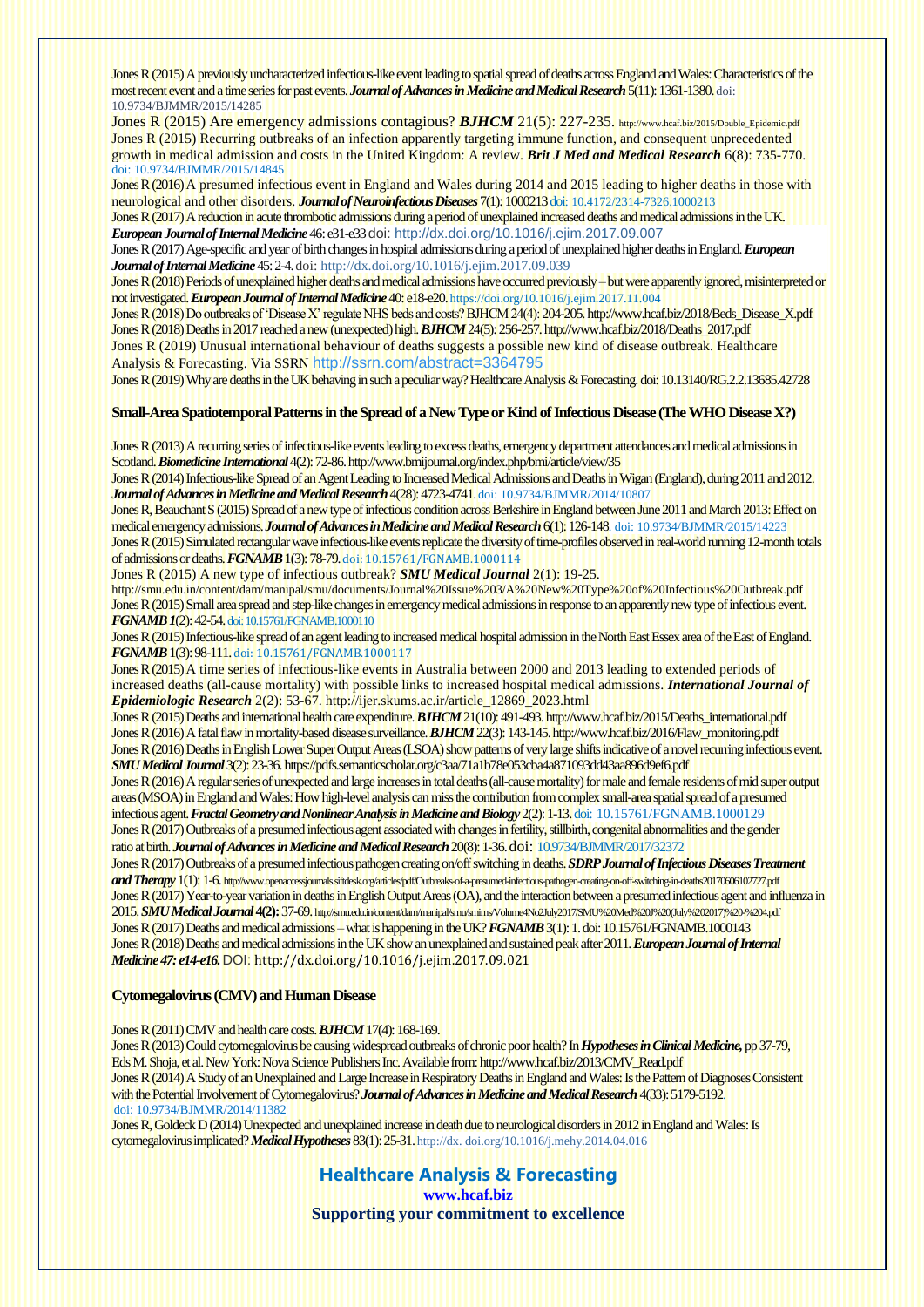Jones R (2015) Roles for cytomegalovirus in infection, inflammation and autoimmunity. In *Infection and Autoimmunit*y, 2<sup>nd</sup> Edition, Eds: N Rose, et al. Elsevier: Amsterdam. Chapter 18, pp 319-357. [doi:10.1016/B978-0-444-63269-2.00068-4](http://dx.doi.org/10.1016/B978-0-444-63269-2.00068-4)

Jones R (2015) An unexpected increase in adult appendicitis in England (2000/01 to 2012/13): Could cytomegalovirus (CMV) be a risk factor? *Journal of Advances in Medicine and Medical Research*5(5): 579-603.doi: 10.9734/BJMMR/2015/13302

Jones R (2016) Is cytomegalovirus involved in recurring periods of higher than expected death and medical admissions, occurring as clustered outbreaks in the northern and southern hemispheres? *Journal of Advances in Medicine and Medical Research* 11(2): 1-31.doi: 10.9734/BJMMR/2016/20062

Jones R (2017) International outbreaks of a novel type of infectious immune impairment: A call to action. **[Досягнення біології та медицини](http://www.irbis-nbuv.gov.ua/cgi-bin/irbis_nbuv/cgiirbis_64.exe?Z21ID=&I21DBN=UJRN&P21DBN=UJRN&S21STN=1&S21REF=10&S21FMT=juu_all&C21COM=S&S21CNR=20&S21P01=0&S21P02=0&S21P03=I=&S21COLORTERMS=0&S21STR=%D0%9624327)** (*Achievements of Biology and Medicine - transl)* 29(1): 75-81. [http://files.odmu.edu.ua/biomed/2017/01/d171\\_75.pdf](http://files.odmu.edu.ua/biomed/2017/01/d171_75.pdf)

Jones R (2017[\) Outbreaks of a Presumed Infectious Agent Associated with Changes in Fertility, Stillbirth, Congenital Abnormalities and the Gender](https://papers.ssrn.com/sol3/papers.cfm?abstract_id=3014170)  [Ratio at Birth.](https://papers.ssrn.com/sol3/papers.cfm?abstract_id=3014170) *British Journal of Medicine & Medical Research*, 20(8): 1-36. Doi[: 10.9734/BJMMR/2017/32372](https://doi.org/10.9734/BJMMR/2017/32372)

#### Limitations of the Healthcare Resource Group (HRG) Tariff - *This is intrinsically linked to financial risk (see above)*

Jones R (2008) Limitations of the HRG tariff: excess bed days. **BJHCM** 14(8): 354-355. http://www.hcaf.biz/Recent/Tariff\_Limitations\_1.pdf Jones R (2008) Limitations of the HRG tariff: day cases. **BJHCM** 14(9): 402-404. http://hcaf.biz/Recent/Limitations\_DC.pdf Jones R (2008) A case of the emperor's new clothes? *BJHCM* 14(10):460-461[.http://hcaf.biz/Recent/Tariff\\_3.pdf](http://hcaf.biz/Recent/Tariff_3.pdf) Jones R (2008) Limitations of the HRG tariff: the trim point. *BJHCM* 14(11): 510-513. http://hcaf.biz/2010/Tariff\_Trim\_Point.pdf Jones R (2008) Costing orthopaedic interventions. *BJHCM* 14(12):539-547[. http://hcaf.biz/2010/Costing\\_Orthopaedic\\_Interventions.pdf](http://hcaf.biz/2010/Costing_Orthopaedic_Interventions.pdf) Jones R (2009) Limitations of the HRG tariff: efficiency comparison. *BJHCM* 15(1):40-43[.http://www.hcaf.biz/Recent/Tariff\\_efficiency.pdf](http://www.hcaf.biz/Recent/Tariff_efficiency.pdf) Jones R (2009) Limitations of the HRG tariff: the RCI. *BJHCM* 15(2): 92-95. http://www.hcaf.biz/Recent/Tariff\_RCI.pdf Jones R (2009) Limitations of the HRG tariff:local adjustments. *BJHCM* 15(3):144-147[. http://hcaf.biz/2010/Tariff\\_Local\\_Adjustments.pdf](http://hcaf.biz/2010/Tariff_Local_Adjustments.pdf) Jones R (2010) A maximum price tariff. **BJHCM** 16 (3): 146-147. http://hcaf.biz/2010/Maximum\_price\_tariff.pdf Jones R (2010) Nature of health care costs and the HRG tariff. *BJHCM* 16(9): 451-45[2. http://hcaf.biz/2010/Healthcare\\_Costs\\_2.pdf](http://hcaf.biz/2010/Healthcare_Costs_2.pdf) Jones R (2010) Emergency assessment tariff: lessons learned. **BJHCM 16**(12): 574-583. http://hcaf.biz/2010/Assessment\_Unit\_Tariff.pdf Jones R (2010) High efficiency or unfair financial gain? *BJHCM* 16(12): 585-586[.http://hcaf.biz/2010/Emergency\\_RCI.pdf](http://hcaf.biz/2010/Emergency_RCI.pdf) Jones R (2010) Is the HRG tariff fit for purpose? nhsManagers.net: Managers Briefin[g http://hcaf.biz/2010/HRG\\_Fit\\_For-Purpose.pdf](http://hcaf.biz/2010/HRG_Fit_For-Purpose.pdf) Jones R (2011) Impact of the A&E targets in England. *BJHCM* 17(1): 16-22[.http://www.hcaf.biz/Recent/Costing\\_A&E\\_attendances.pdf](http://www.hcaf.biz/Recent/Costing_A&E_attendances.pdf) Jones R (2011) Costs of paediatric assessment. **BJHCM** 17(2): 57-63. http://hcaf.biz/2011/Costing\_Paediatric\_Assessment.pdf Jones R (2011) Is the short stay emergency tariff a valid currency? *BJHCM* 17(10): 496-497[.http://hcaf.biz/2011/Valid\\_Currency.pdf](http://hcaf.biz/2011/Valid_Currency.pdf) Jones R (2011) Limitations of the HRG tariff: the national average. *BJHCM* 17(11): 556-557[.http://hcaf.biz/2011/Limitations\\_annual\\_average.pdf](http://hcaf.biz/2011/Limitations_annual_average.pdf) Jones R (2011) Limitations of the HRG tariff: gross errors. *BJHCM* 17(12): 608-609[. http://hcaf.biz/2011/Limitations\\_gross\\_errors.pdf](http://hcaf.biz/2011/Limitations_gross_errors.pdf) Jones R (2012) Is the Health Resource Group (HRG) tariff fit for purpose? **BJHCM** 18(1): 52-53. http://hcaf.biz/2012/Fit\_for\_purpose.pdf Jones R (2012) Limitations of the HRG tariff. Healthcare Analysis & Forecasting[. http://hcaf.biz/2012/Limitations\\_HRG\\_tariff.pdf](http://hcaf.biz/2012/Limitations_HRG_tariff.pdf) Jones R (2013) A guide to maternity costs - why smaller units cost more. *British Journal of Midwifery* 21(1): 54-59. <https://www.magonlinelibrary.com/doi/abs/10.12968/bjom.2013.21.1.54>

#### **Funding & the Funding Formula, also see the 'Benchmarking' serie[s http://www.hcaf.biz/forecastingdemand.html](http://www.hcaf.biz/forecastingdemand.html)** *This is intrinsically linked to financial risk (see above)*

Jones R (1994) GP Fundholding: Readies reckoner. *Health Service Journal* 104 (10<sup>th</sup> Feb): 31.

Jones R (2011) Infectious outbreaks and the capitation formula. *BJHCM* 17(1): 36-38[.http://www.hcaf.biz/2010/Outbreak\\_capitation.pdf](http://www.hcaf.biz/2010/Outbreak_capitation.pdf) Jones R (2013) A fundamental flaw in person-based funding.*BJHCM* 19(1): 32-38[.http://www.hcaf.biz/2013/Person\\_Based\\_Funding.pdf](http://www.hcaf.biz/2013/Person_Based_Funding.pdf) Jones R (2013) Population density and healthcare costs.*BJHCM* 19(1): 44-45[. http://www.hcaf.biz/2013/Population\\_Density.pdf](http://www.hcaf.biz/2013/Population_Density.pdf) Jones R, Kellet J (2018) The way healthcare is funded is wrong: it should be linked to deaths as well as age, gender and social deprivation. Acute Medicine 17(4): 189-193. See https://acutemedjournal.co.uk/original-articles/the-way-healthcare-is-funded-is-word-gended-as-well-as-age-gender-and-social-deprivation/ Jones R (2021) Multidisciplinary insights into health care financial risk and hospital surge capacity, Part 4: What size does a health insurer or health authority need to be to minimise risk? *Journal of Health Care Finance. 47(3):* <http://www.healthfinancejournal.com/~junland/index.php/johcf/index>

#### **Data Quality**

Jones R (1995) Check your outpatient data. *Fundholding* 4(6): 24-25.

Jones R (1996) Getting the best from hospital patient information. Healthcare Analysis & Forecasting, UK. *<http://www.hcaf.biz/Recent/Handbook.pdf>* Jones R (2007) A level playing field? A discussion document for PCT's exploring the implications of how events get counted at acute trusts. Healthcare Analysis & Forecasting, UK.<http://www.hcaf.biz/For%20PCTs/Microsoft%20Word%20-%20Level%20playing%20field.pdf>

Dr Rodney Jones has 30-years' experience in health care demand forecasting, capacity planning and financial risk in health care purchasing. He provides capacity and demand forecasting advice to healthcare organisations, see<www.hcaf.biz>

He has published over 250 papers on these topics. His 'Research Interest' score places him in the top 2.5% of international researchers out of 20+ million Research Gate members. His papers have over 6,000 citations [https://www.researchgate.net/profile/Rodney\\_Jones.](https://www.researchgate.net/profile/Rodney_Jones)